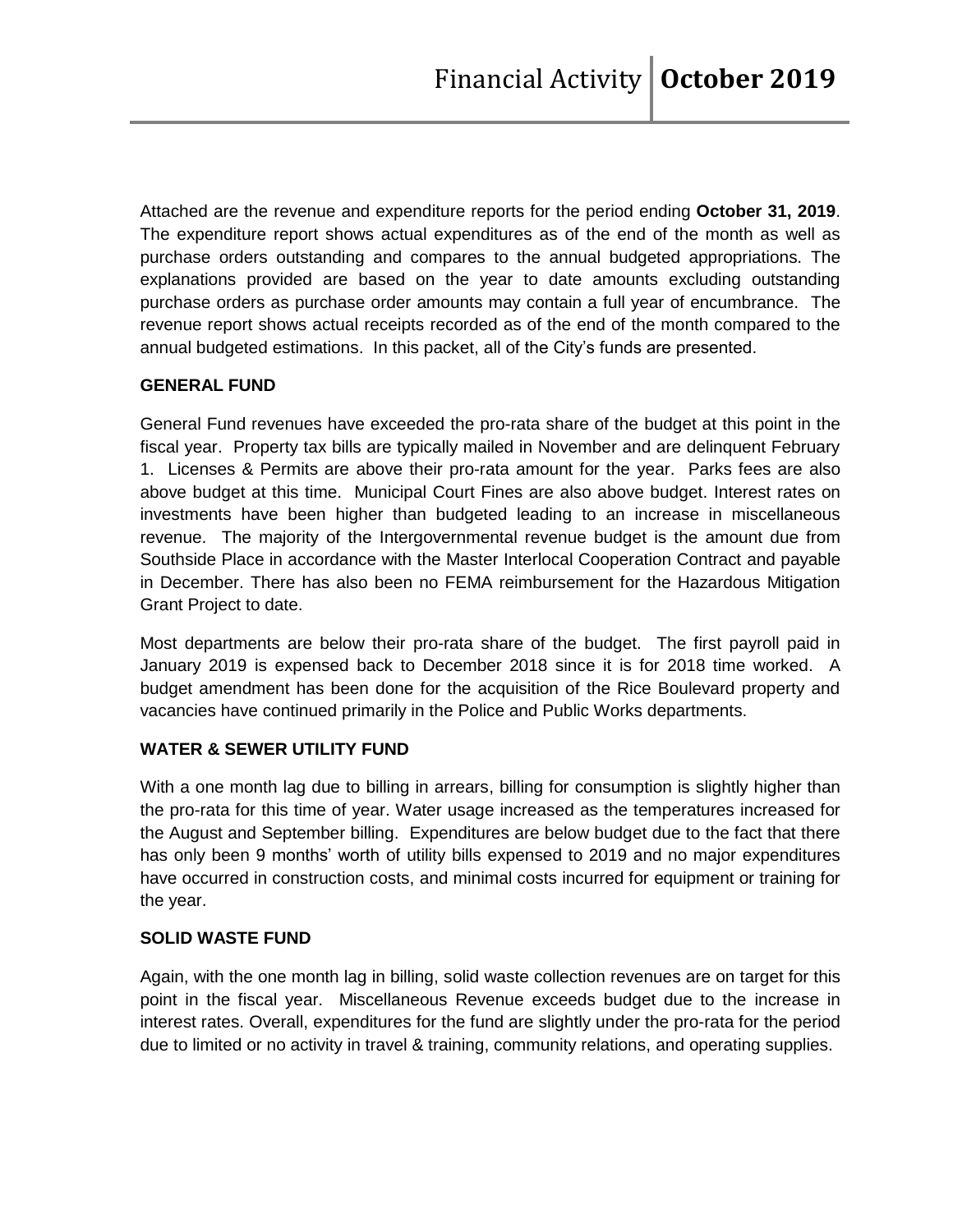## **TECHNOLOGY MANAGEMENT FUND**

Technology is integral to the City's ability to provide efficient and necessary services to the citizens. The Technology Management Fund was created to centralize those expenditures, consolidate the management of the resources needed to maintain existing systems and to deploy new solutions.

Revenues are as expected for the current period. Total expenditures remain slightly above the norm for the period due to many annual maintenance contract payments that were expensed in January, the annual radio subscription payment to the City of Houston, and various purchases of small equipment as well as installation fees for cables and outlets. Expenditures for the Directv digital upgrade at the recreation center and the MOD Bus upgrade were not planned for in the 2019 budget causing the equipment maintenance line item to be over budget.

#### **VEHICLE REPLACEMENT FUND**

The Vehicle Replacement Fund finances the purchase of vehicles routinely used in providing City services. Each department makes contributions to the fund based on the estimated life and replacement cost of the vehicles it uses. The fund purchases vehicles when a combination of age and repair cost indicates the machine or vehicle has reached the end of its service life; therefore, the expenditures patterns do not follow the pro-rata model. To date, 3 police vehicles have been purchased, an F-150 for the Public Works Operation department, and the refurbishing of the solid waste trucks. Automobiles are under budget after the budget amendment that was passed in August for the unforeseen replacement of 2 police vehicles and related ancillary equipment. The expenses for the 2 new vehicles will be incurred in the next 2 months. Light trucks are over budget due to the unexpected higher costs of the upfit and side mounted toolboxes for the new Public Works truck. Trucks is over budget due to the ordering of a new solid waste truck that was originally ordered and budgeted for in 2018 but had to be canceled. A budget amendment will be done at the end of the year for this item.

## **ASSET REPLACEMENT FUND**

The Asset Replacement Fund (formerly known as the Equipment Replacement Fund) finances the purchase of assets routinely used in providing City services. The fund operates in the same manner as the Vehicle Replacement Fund in that each department makes contributions to the fund based on the estimated life and replacement cost of the equipment it uses. The fund purchases equipment when a combination of age and repair cost indicates the equipment has reached the end of its service life; therefore, the expenditures patterns do not follow the pro-rata model.

Due to an increase in interest rates the City is above budget in the revenues. To date, the expenses that have been incurred are for the 12 SCBA kits for the Fire department, the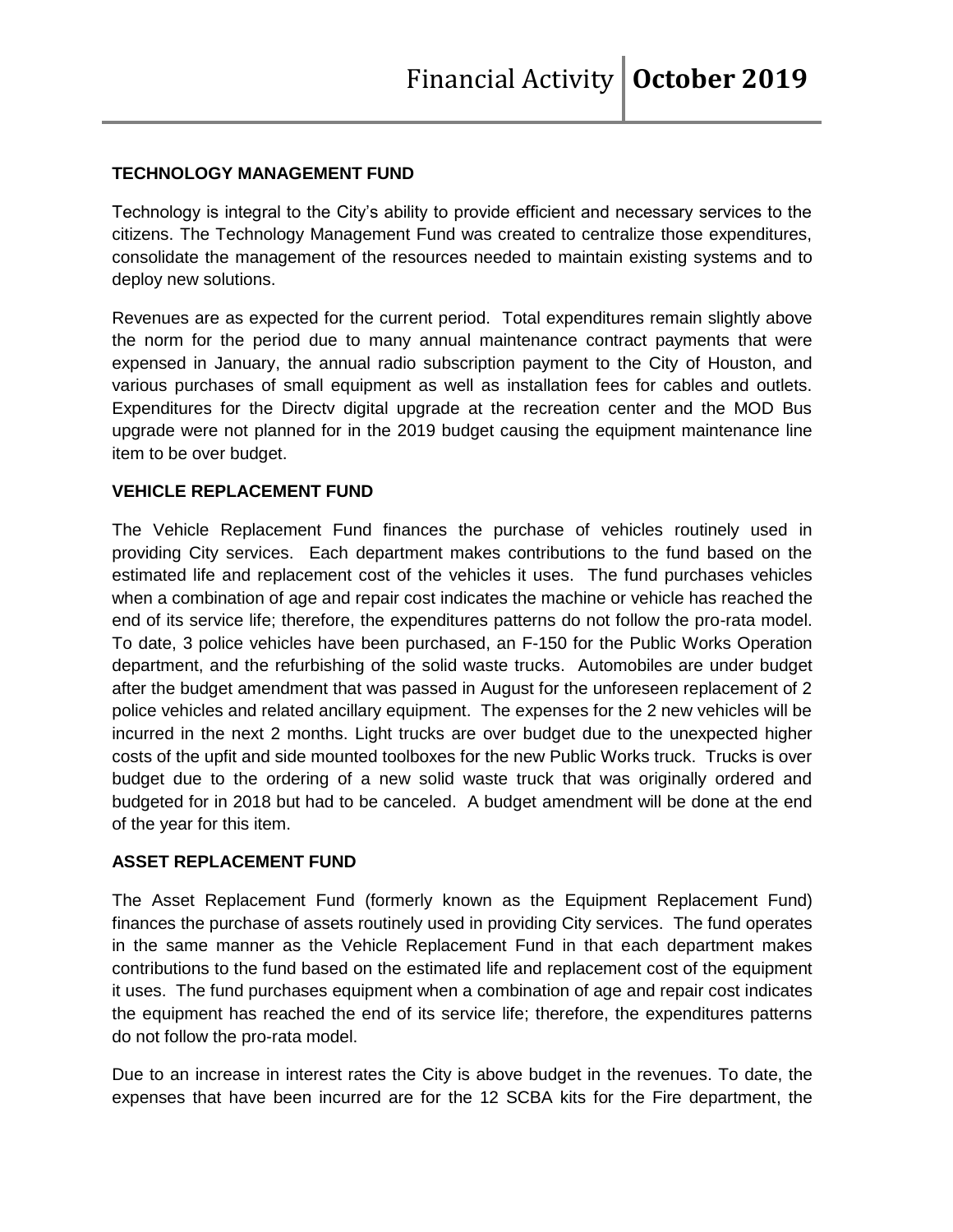resurfacing of features at Colonial Park pool, chemical controller, the replastering project at the recreation center, water pump replacement, and the purchase of new cardio equipment for the recreation center.

## **EMPLOYEE BENEFIT FUND**

The Employee Benefit Fund facilitates accounting and oversight for the cost of healthcare, Worker Compensation, dental plans, employee tuition, and other benefits. Miscellaneous revenue exceeds budget due to the increase in interest rates. Vacancies across several departments have caused the charges for service revenue line item as well as expenses to be below the pro-rata amount for the period.

## **DEBT SERVICE FUND**

The Debt Service Fund is established by ordinances authorizing the issuance of general obligation bonds and Certificates of Obligation. The City uses debt financing to fund large capital investments. Streets, drainage, water and wastewater systems are all constructed with borrowed funds. Property tax dollars do not finance all of the City's bonded debt service. The Water and Sewer Fund also provides funds to repay debt. Funding the 2019 debt service payments requires an ad valorem tax rate of \$.12403 per \$100 of assessed value in tax year 2019, a decrease of \$0.00063 per \$100. Debt Service payments are due semi-annually on February 1 and August 1. Principal and interest is paid February 1 and interest only is paid August 1. The payment of the bond principal and interest made in February and July is what makes the expenditures above the pro-rata for this period.

## **CAPITAL PROJECT FUNDS**

Capital Project Funds are used to account for the purchase or construction of equipment, property, and buildings. West University Place has 5 active capital project funds. They are the Capital Project, Capital Reserve, 2019 Certificates of Obligation, Transportation Improvement, and Water & Sewer Capital Funds. Funds were received from FEMA for the Public Assistance subgrant in July. Again, earnings on investments revenue are above projected budget due to the increased interest rates. The revenue for the 2019 CO's is from debt issued in June 2019 for the Virtual Gate project. Expenses incurred to date in 2019 are for roadway repairs, Buffalo Speedway Project, Virtual Gate Project, Kilmarnock retaining wall, Public Works parking lots, Animal Control shelter, Lift Station lining, Water System Chlorimination upgrades, Sewer Inflow & Infiltration Deduction/Reduction, and WWTP Master Plan study.

## **SPECIAL REVENUE FUNDS**

Special Revenue Funds are created to account for the proceeds from specific revenue sources that are restricted to expenditures for specific purposes. The City has 10 active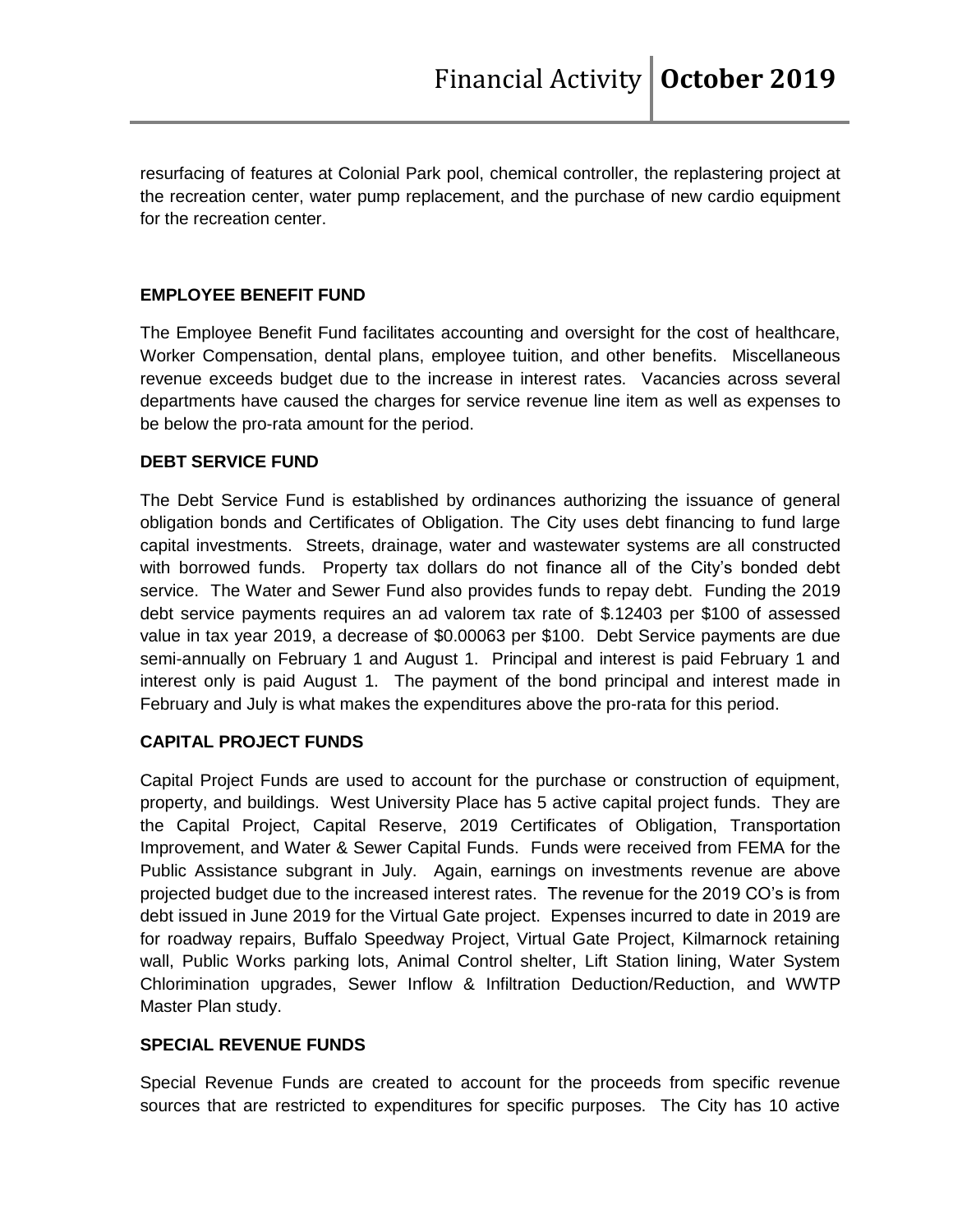Special Revenue Funds in 2019. Not all expenditures can be anticipated enough to include in the original budgeting process. Budget amendments for 2019, if necessary, will be made at year end to reconcile any affected accounts. The majority of the revenues are above the pro-rata for this period. The large expenditures to date are for physicals for Fire personnel, Recycling/Trash cans for the parks, Whitt Johnson park improvements, Park & Recreation Center Safety & Customer Service Improvement project, the transfer from the Metro General Mobility Fund to the Transportation Improvement Fund, and the purchase of trees for the annual tree planting program.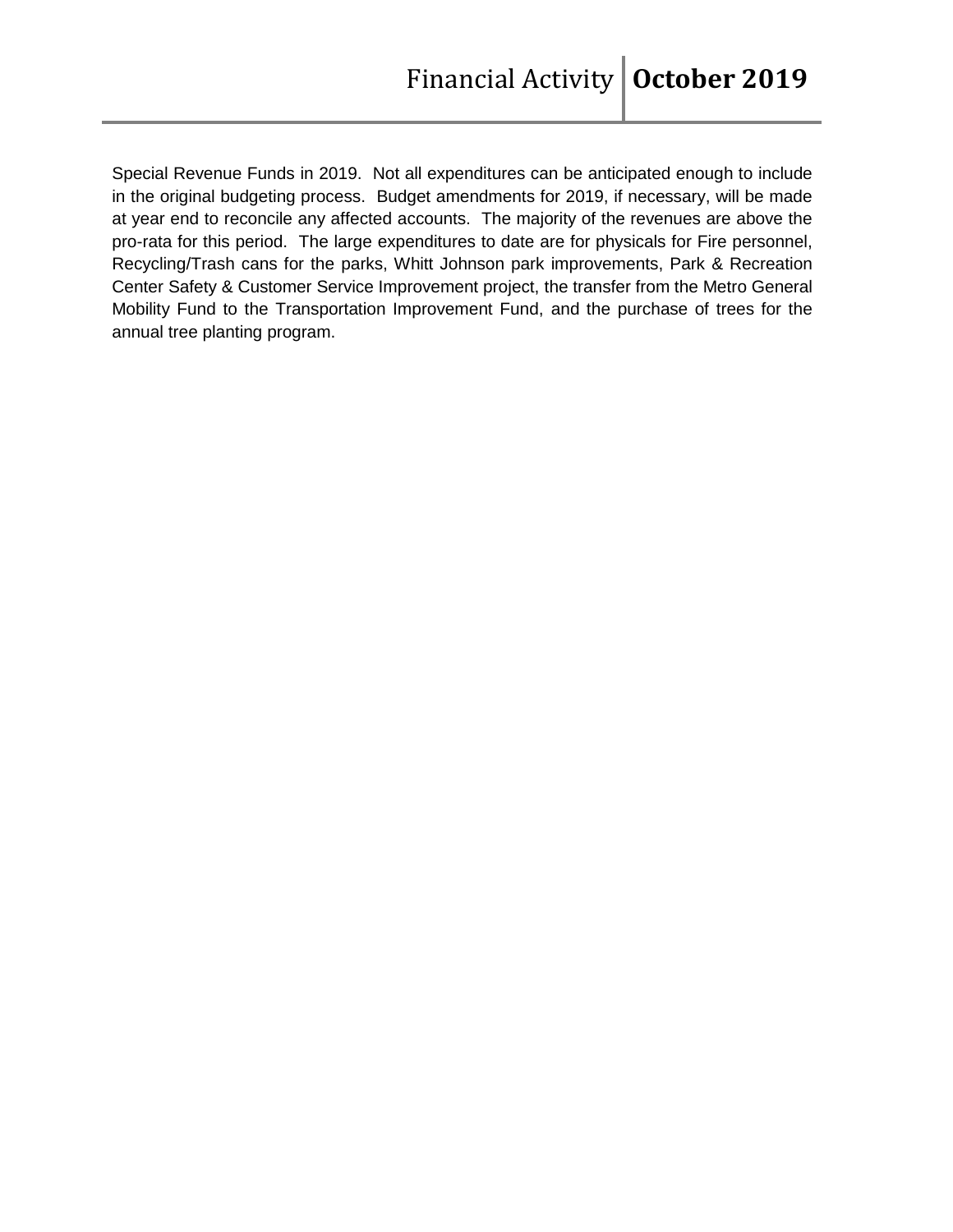## **City of West University Place GENERAL FUND October 31, 2019**

|                                  | Original<br><b>Budget</b> | Amended<br><b>Budget</b> | <b>YTD Actual</b> | Outstanding<br><b>Purchase</b><br><b>Order Amount</b> | Amount<br>Remaining | <b>YTD Actual</b><br>as a % of<br><b>Budget</b> | <b>YTD Actual +</b><br>Outstanding<br><b>Purchase</b><br>Orders as a %<br>of Budget |
|----------------------------------|---------------------------|--------------------------|-------------------|-------------------------------------------------------|---------------------|-------------------------------------------------|-------------------------------------------------------------------------------------|
| <b>REVENUES</b>                  |                           |                          |                   |                                                       |                     |                                                 |                                                                                     |
| Taxes                            | 14,130,868.00             | 14,130,868.00            | 13,398,027.23     | $\overline{\phantom{a}}$                              | 732,840.77          | 94.81%                                          | 94.81%                                                                              |
| Licenses & Permits               | 527,500.00                | 527,500.00               | 609,111.11        | $\overline{\phantom{a}}$                              | (81,611.11)         | 115.47%                                         | 115.47%                                                                             |
| Fines & Forfeitures              | 159,200.00                | 159,200.00               | 231,883.90        |                                                       | (72,683.90)         | 145.66%                                         | 145.66%                                                                             |
| <b>Charges for Services</b>      | 2,782,800.00              | 2,782,800.00             | 2,748,849.77      |                                                       | 33,950.23           | 98.78%                                          | 98.78%                                                                              |
| Miscellaneous                    | 355,300.00                | 355,296.31               | 452,523.54        | (289.87)                                              | (96, 937.36)        | 127.37%                                         | 127.28%                                                                             |
| Intergovernmental                | 283,150.00                | 283,150.00               | 20,450.50         |                                                       | 262,699.50          | 7.22%                                           | 7.22%                                                                               |
| Transfers In                     | 1,702,500.00              | 1,702,500.00             | 1,505,703.56      |                                                       | 196,796.44          | 88.44%                                          | 88.44%                                                                              |
| <b>TOTAL REVENUES</b>            | 19,941,318.00             | 19,941,314.31            | 18,966,549.61     | (289.87)                                              | 975,054.57          | 95.11%                                          | 95.11%                                                                              |
| <b>EXPENDITURES</b>              |                           |                          |                   |                                                       |                     |                                                 |                                                                                     |
| Administration                   | 1,623,685.00              | 1,673,685.00             | 1,216,246.95      | 136,798.36                                            | 320,639.69          | 72.67%                                          | 80.84%                                                                              |
| Finance                          | 2,207,500.00              | 2,887,500.00             | 2,406,698.67      | 168,869.18                                            | 311,932.15          | 83.35%                                          | 89.20%                                                                              |
| Police                           | 5,177,650.00              | 5,263,935.72             | 3,620,643.36      | 87,835.36                                             | 1,513,623.70        | 68.78%                                          | 70.45%                                                                              |
| Fire                             | 3,589,450.00              | 3,589,450.00             | 2,850,230.47      | 10,501.27                                             | 728,718.26          | 79.41%                                          | 79.70%                                                                              |
| <b>Public Works</b>              | 3,247,150.00              | 3,277,550.00             | 2,442,558.40      | 137,751.13                                            | 697,240.47          | 74.52%                                          | 78.73%                                                                              |
| Parks & Recreation               | 4,056,700.00              | 4,058,392.00             | 3,278,015.09      | 75,747.11                                             | 704,629.80          | 80.77%                                          | 82.64%                                                                              |
| <b>Transfers Out</b>             |                           |                          |                   |                                                       |                     |                                                 |                                                                                     |
| <b>TOTAL EXPENDITURES</b>        | 19,902,135.00             | 20,750,512.72            | 15,814,392.94     | 617,502.41                                            | 4,276,784.07        | 76.21%                                          | 79.19%                                                                              |
| <b>NET REVENUE (EXPENDITURE)</b> | 39,183.00                 | (809, 198.41)            | 3, 152, 156. 67   |                                                       |                     |                                                 |                                                                                     |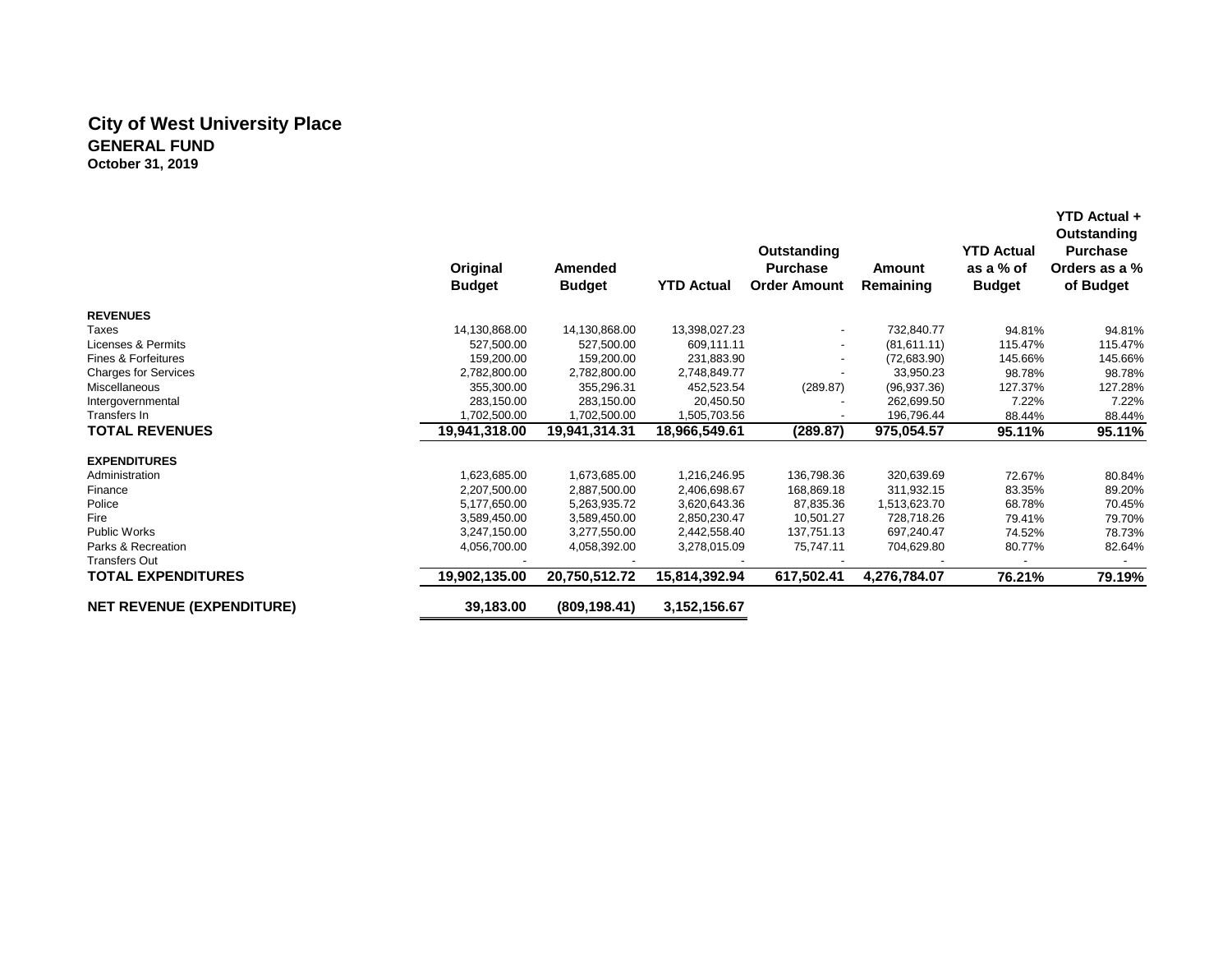## **City of West University Place WATER & SEWER FUND October 31, 2019**

|                                                   | Original<br><b>Budget</b> | <b>Amended</b><br><b>Budget</b> | <b>YTD Actual</b> | Outstanding<br><b>Purchase</b><br><b>Order Amount</b> | Amount<br>Remaining | <b>YTD Actual</b><br>as a % of<br><b>Budget</b> | Outstanding<br><b>Purchase</b><br>Orders as a %<br>of Budget |
|---------------------------------------------------|---------------------------|---------------------------------|-------------------|-------------------------------------------------------|---------------------|-------------------------------------------------|--------------------------------------------------------------|
| <b>REVENUES</b>                                   |                           |                                 |                   |                                                       |                     |                                                 |                                                              |
| <b>Charges for Services</b>                       | 7,975,000.00              | 7,975,000.00                    | 6,189,374.51      |                                                       | 1,785,625.49        | 77.61%                                          | 77.61%                                                       |
| Miscellaneous                                     | 7,000.00                  | 7,000.00                        | 17,604.59         |                                                       | (10,604.59)         | 251.49%                                         | 251.49%                                                      |
| <b>Other Financing Sources</b>                    |                           |                                 |                   |                                                       |                     |                                                 |                                                              |
| <b>TOTAL REVENUES</b>                             | 7,982,000.00              | 7,982,000.00                    | 6,206,979.10      |                                                       | 1,775,020.90        | 77.76%                                          | 77.76%                                                       |
| <b>EXPENDITURES</b>                               |                           |                                 |                   |                                                       |                     |                                                 |                                                              |
| Finance                                           | 246,800.00                | 246,800.00                      | 181,756.93        | 4,626.10                                              | 60,416.97           | 73.65%                                          | 75.52%                                                       |
| <b>Public Works</b>                               | 4,291,050.00              | 4,291,050.00                    | 3,276,797.52      | 568,733.34                                            | 436,352.44          | 76.36%                                          | 89.62%                                                       |
| Debt Service                                      |                           |                                 |                   |                                                       |                     |                                                 |                                                              |
| <b>Transfer To General Fund</b>                   | 1,250,000.00              | 1,250,000.00                    | 1,041,666.66      |                                                       | 208,333.34          | 83.33%                                          | 83.33%                                                       |
| Transfer to City Hall Expansion Construction Fund |                           |                                 |                   |                                                       |                     |                                                 |                                                              |
| Transfer to W&S CIP Fund                          | 900,000.00                | 900,000.00                      | 750,000.00        |                                                       | 150,000.00          | 83.33%                                          | 83.33%                                                       |
| Transfer to Debt Service Fund                     | 1,196,038.00              | 1,196,038.00                    | 996,698.34        |                                                       | 199,339.66          | 83.33%                                          | 83.33%                                                       |
| <b>TOTAL EXPENDITURES</b>                         | 7,883,888.00              | 7,883,888.00                    | 6,246,919.45      | 573,359.44                                            | 1,054,442.41        | 79.24%                                          | 86.51%                                                       |
| <b>NET REVENUE (EXPENDITURE)</b>                  | 98,112.00                 | 98,112.00                       | (39,940.35)       |                                                       |                     |                                                 |                                                              |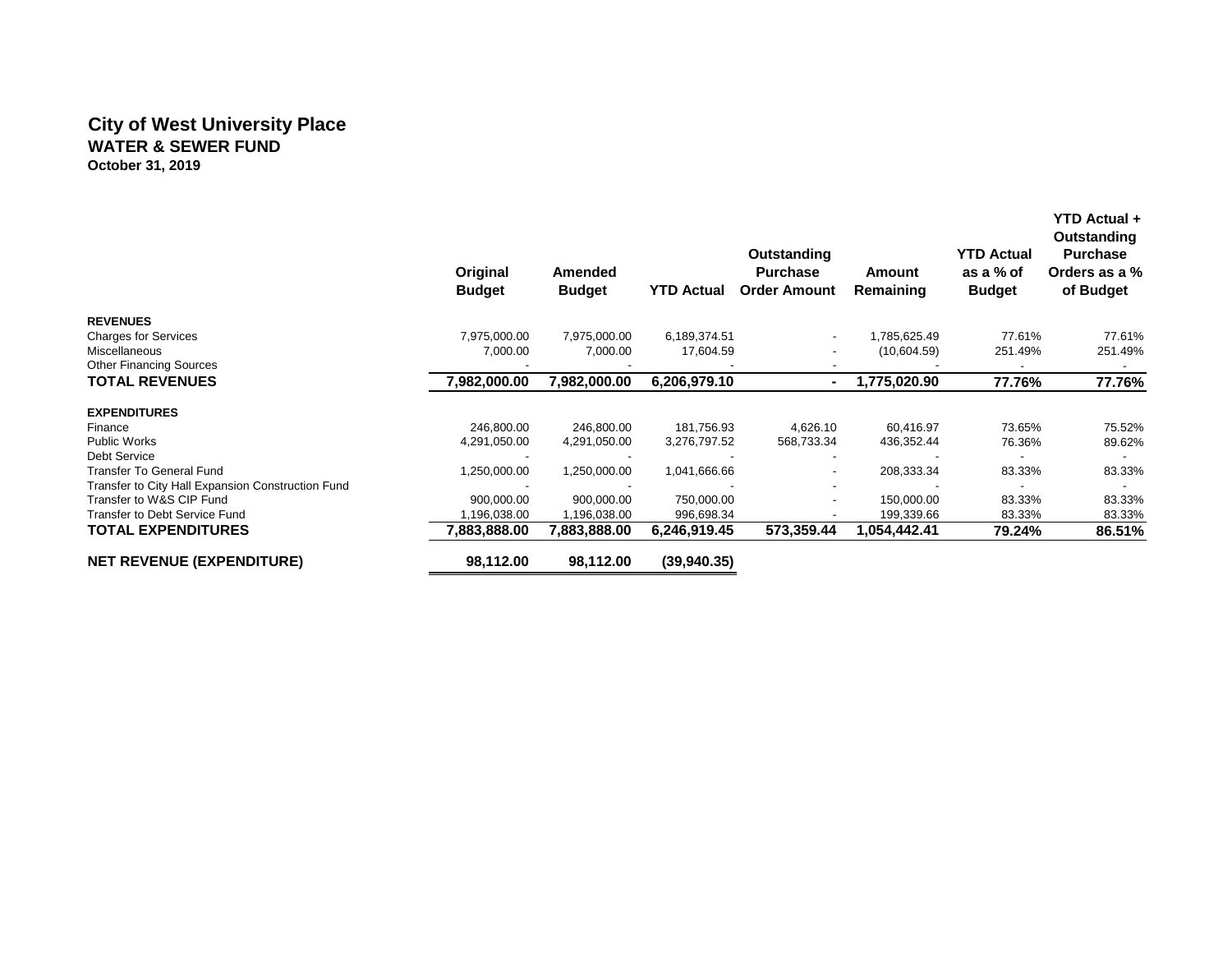## **City of West University Place SOLID WASTE FUND October 31, 2019**

|                                  | Original<br><b>Budget</b> | Amended<br><b>Budget</b> | <b>YTD Actual</b> | Outstanding<br><b>Purchase</b><br><b>Order Amount</b> | Amount<br>Remaining | <b>YTD Actual</b><br>as a % of<br><b>Budget</b> | YTD Actual +<br>Outstanding<br><b>Purchase</b><br>Orders as a %<br>of Budget |
|----------------------------------|---------------------------|--------------------------|-------------------|-------------------------------------------------------|---------------------|-------------------------------------------------|------------------------------------------------------------------------------|
| <b>REVENUES</b>                  |                           |                          |                   |                                                       |                     |                                                 |                                                                              |
| Solid Waste Collection           | 1,752,500.00              | 1,752,500.00             | 1,300,589.19      | $\overline{\phantom{a}}$                              | 451,910.81          | 74.21%                                          | 74.21%                                                                       |
| Sales of Recyclables             |                           |                          | 130.40            | -                                                     | (130.40)            |                                                 |                                                                              |
| <b>Miscellaneous</b>             | 8,500.00                  | 8,500.00                 | 12,770.01         |                                                       | (4,270.01)          | 150.24%                                         | 150.24%                                                                      |
| Intergovernmental                |                           |                          | 27,500.00         |                                                       | (27,500.00)         |                                                 |                                                                              |
| <b>TOTAL REVENUES</b>            | 1,761,000.00              | 1,761,000.00             | 1,340,989.60      |                                                       | 420,010.40          | 76.15%                                          | 76.15%                                                                       |
| <b>EXPENDITURES</b>              |                           |                          |                   |                                                       |                     |                                                 |                                                                              |
| Curbside Solid Waste             | 1,263,600.00              | 1,263,600.00             | 1,018,691.20      | 67,396.43                                             | 177,512.37          | 80.62%                                          | 85.95%                                                                       |
| Curbside Recycling               | 365,800.00                | 365,800.00               | 298,890.82        | 13,254.11                                             | 53,655.07           | 81.71%                                          | 85.33%                                                                       |
| Curbside Green Waste Recycling   | 191,700.00                | 191,700.00               | 143,713.10        | 7,595.02                                              | 40,391.88           | 74.97%                                          | 78.93%                                                                       |
| <b>TOTAL EXPENDITURES</b>        | 1,821,100.00              | 1,821,100.00             | 1,461,295.12      | 88,245.56                                             | 271,559.32          | 80.24%                                          | 85.09%                                                                       |
| <b>NET REVENUE (EXPENDITURE)</b> | (60, 100.00)              | (60, 100.00)             | (120, 305.52)     |                                                       |                     |                                                 |                                                                              |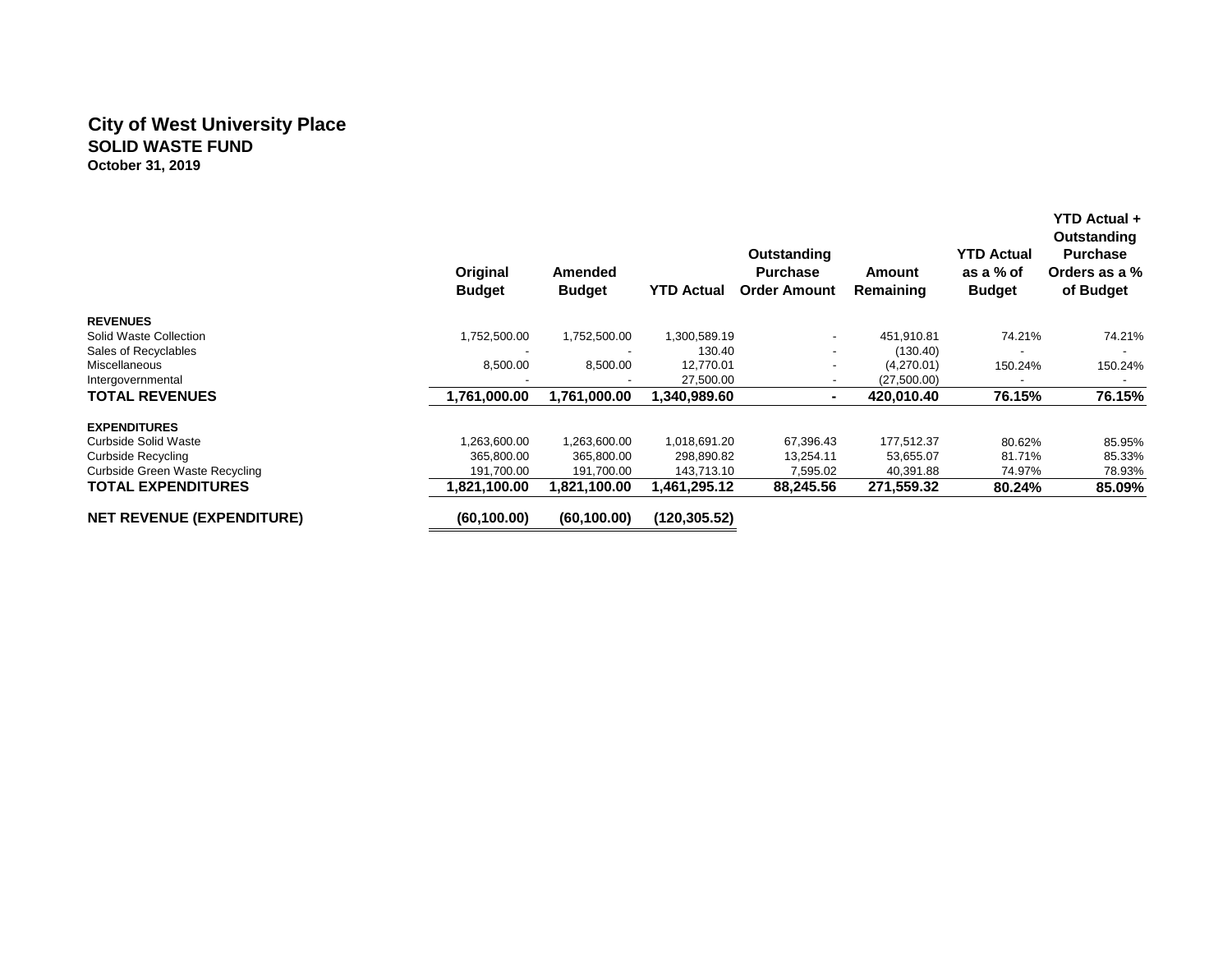# **City of West University Place TECHNOLOGY MANAGEMENT FUND October 31, 2019**

|                                             | Original<br><b>Budget</b> | Amended<br><b>Budget</b> | <b>YTD Actual</b> | Outstanding<br><b>Purchase</b><br><b>Order Amount</b> | Amount<br>Remaining | <b>YTD Actual</b><br>as a % of<br><b>Budget</b> | ד ווטראר שוו<br>Outstanding<br><b>Purchase</b><br>Orders as a %<br>of Budget |
|---------------------------------------------|---------------------------|--------------------------|-------------------|-------------------------------------------------------|---------------------|-------------------------------------------------|------------------------------------------------------------------------------|
| <b>REVENUES</b>                             |                           |                          |                   |                                                       |                     |                                                 |                                                                              |
| <b>TRANSFER FROM GENERAL FUND</b>           | 1,435,500.00              | 1,435,500.00             | 1,196,250.00      |                                                       | 239,250.00          | 83.33%                                          | 83.33%                                                                       |
| <b>TRANSFER FROM WATER &amp; SEWER FUND</b> | 137,800.00                | 137,800.00               | 114,833.34        |                                                       | 22,966.66           | 83.33%                                          | 83.33%                                                                       |
| TRANSFER FROM SOLID WASTE FUND              | 43,800.00                 | 43,800.00                | 36,500.00         |                                                       | 7,300.00            | 83.33%                                          | 83.33%                                                                       |
| <b>EARNINGS ON INVESTMENTS</b>              | 4,200.00                  | 4,200.00                 | 8,692.40          |                                                       | (4,492.40)          | 206.96%                                         | 206.96%                                                                      |
| <b>MISCELLANEOUS</b>                        |                           |                          | 650.00            |                                                       | (650.00)            | $\overline{\phantom{a}}$                        |                                                                              |
| <b>TOTAL REVENUES</b>                       | 1,621,300.00              | 1,621,300.00             | 1,356,925.74      | ٠.                                                    | 264,374.26          | 83.69%                                          | 83.69%                                                                       |
| <b>EXPENDITURES</b>                         |                           |                          |                   |                                                       |                     |                                                 |                                                                              |
| PERSONNEL                                   | 592,700.00                | 592,700.00               | 521,547.42        |                                                       | 71,152.58           | 88.00%                                          | 88.00%                                                                       |
| <b>EQUIPMENT MAINTENANCE</b>                | 20,000.00                 | 20.000.00                | 30,552.09         |                                                       | (10, 552.09)        | 152.76%                                         | 152.76%                                                                      |
| HARDWARE & SOFTWARE MAINTENANCE CONTRACTS   | 600,000.00                | 600,000.00               | 556,797.57        | 85,839.43                                             | (42, 637.00)        | 92.80%                                          | 107.11%                                                                      |
| TELE-COMMUNICATIONS & DATA & RADIO          | 227,000.00                | 227,000.00               | 173,437.56        | 16,818.10                                             | 36,744.34           | 76.40%                                          | 83.81%                                                                       |
| SOFTWARE LICENSES                           |                           |                          | 694.10            |                                                       | (694.10)            |                                                 |                                                                              |
| <b>CONSULTANTS</b>                          | 15,000.00                 | 15,000.00                | 2,683.08          |                                                       | 12,316.92           | 17.89%                                          | 17.89%                                                                       |
| <b>TRAVEL &amp; TRAINING</b>                | 12,800.00                 | 12,800.00                | 4,497.24          |                                                       | 8,302.76            | 35.13%                                          | 35.13%                                                                       |
| <b>TECHNOLOGY PROJECTS</b>                  |                           |                          | 20,045.00         |                                                       | (20,045.00)         |                                                 |                                                                              |
| <b>HIGH TECHNOLOGY REPLACEMENTS</b>         | 90,000.00                 | 90,000.00                | 57,692.92         |                                                       | 32,307.08           | 64.10%                                          | 64.10%                                                                       |
| <b>TOTAL EXPENDITURES</b>                   | 1,557,500.00              | 1,557,500.00             | 367,946.98,       | 102,657.53                                            | 86,895.49           | 87.83%                                          | 94.42%                                                                       |
| <b>NET REVENUE (EXPENDITURE)</b>            | 63,800.00                 | 63,800.00                | (11, 021.24)      |                                                       |                     |                                                 |                                                                              |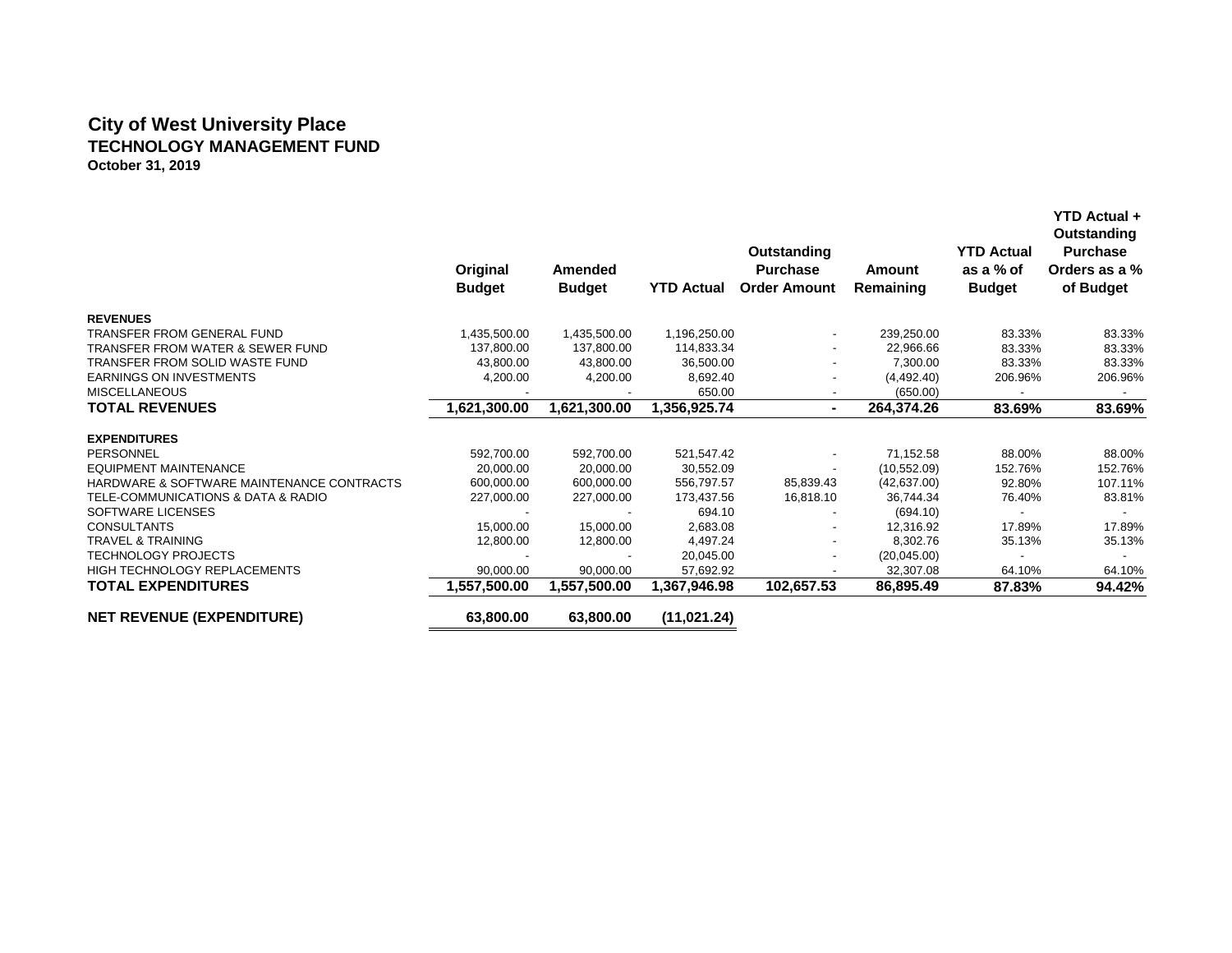# **City of West University Place VEHICLE REPLACEMENT FUND October 31, 2019**

|                                             | Original<br><b>Budget</b> | Amended<br><b>Budget</b> | <b>YTD Actual</b> | Outstanding<br><b>Purchase</b><br><b>Order Amount</b> | <b>Amount</b><br>Remaining | <b>YTD Actual</b><br>as a % of<br><b>Budget</b> | <b>YTD Actual +</b><br>Outstanding<br><b>Purchase</b><br>Orders as a %<br>of Budget |
|---------------------------------------------|---------------------------|--------------------------|-------------------|-------------------------------------------------------|----------------------------|-------------------------------------------------|-------------------------------------------------------------------------------------|
| <b>REVENUES</b>                             |                           |                          |                   |                                                       |                            |                                                 |                                                                                     |
| <b>TRANSFER FROM GENERAL FUND</b>           | 343,300.00                | 343,300.00               | 286,083.34        |                                                       | 57,216.66                  | 83.33%                                          | 83.33%                                                                              |
| <b>TRANSFER FROM WATER &amp; SEWER FUND</b> | 90,000.00                 | 90,000.00                | 75,000.00         |                                                       | 15,000.00                  | 83.33%                                          | 83.33%                                                                              |
| TRANSFER FROM SOLID WASTE FUND              | 215,000.00                | 215,000.00               | 179,166.66        |                                                       | 35,833.34                  | 83.33%                                          | 83.33%                                                                              |
| SALE OF CITY PROPERTY                       |                           |                          | 15,850.00         | $\overline{\phantom{a}}$                              | (15,850.00)                |                                                 |                                                                                     |
| <b>EARNINGS ON INVESTMENTS</b>              | 34,000.00                 | 34,000.00                | 56,113.44         | ٠                                                     | (22, 113.44)               | 165.04%                                         | 165.04%                                                                             |
| <b>INSURANCE REFUNDS</b>                    |                           |                          | 36,692.67         | $\overline{\phantom{a}}$                              | (36,692.67)                |                                                 |                                                                                     |
| <b>TOTAL REVENUES</b>                       | 682,300.00                | 682,300.00               | 648,906.11        | ٠                                                     | 33,393.89                  | 95.11%                                          | 95.11%                                                                              |
| <b>EXPENDITURES</b>                         |                           |                          |                   |                                                       |                            |                                                 |                                                                                     |
| <b>AUTOMOBILES</b>                          | 30,000.00                 | 214,404.00               | 121,944.00        | 74,068.00                                             | 18,392.00                  | 56.88%                                          | 91.42%                                                                              |
| <b>LIGHT TRUCKS</b>                         | 26,000.00                 | 26,000.00                | 27,644.80         |                                                       | (1,644.80)                 | 106.33%                                         | 106.33%                                                                             |
| <b>TRUCKS</b>                               | 150,000.00                | 150,000.00               | 295,629.92        | 44,147.22                                             | (189, 777.14)              | 197.09%                                         | 226.52%                                                                             |
| <b>OTHER EQUIPMENT</b>                      |                           |                          |                   | 4,562.00                                              | (4,562.00)                 |                                                 |                                                                                     |
| <b>TOTAL EXPENDITURES</b>                   | 206,000.00                | 390,404.00               | 445,218.72        | 122,777.22                                            | (177,591.94)               | 114.04%                                         | 145.49%                                                                             |
| <b>NET REVENUE (EXPENDITURE)</b>            | 476,300.00                | 291,896.00               | 203,687.39        |                                                       |                            |                                                 |                                                                                     |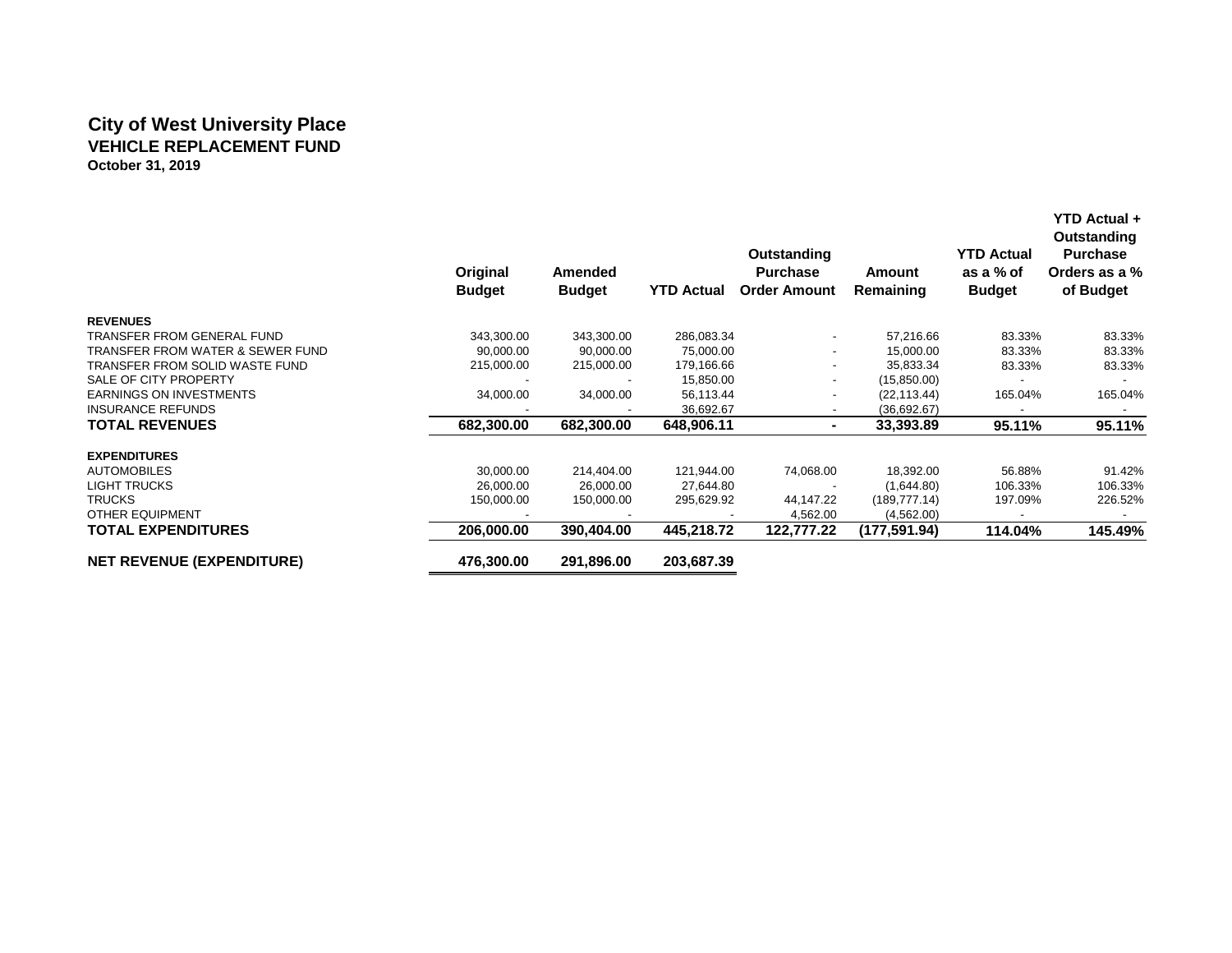# **City of West University Place ASSET REPLACEMENT FUND October 31, 2019**

|                                  | Original<br><b>Budget</b> | <b>Amended</b><br><b>Budget</b> | <b>YTD Actual</b> | Outstanding<br><b>Purchase</b><br><b>Order Amount</b> | Amount<br>Remaining | <b>YTD Actual</b><br>as a % of<br><b>Budget</b> | YTD Actual +<br>Outstanding<br><b>Purchase</b><br>Orders as a %<br>of Budget |
|----------------------------------|---------------------------|---------------------------------|-------------------|-------------------------------------------------------|---------------------|-------------------------------------------------|------------------------------------------------------------------------------|
| <b>REVENUES</b>                  |                           |                                 |                   |                                                       |                     |                                                 |                                                                              |
| TRANSFER FROM GENERAL FUND       | 575,400.00                | 575,400.00                      | 479,500.00        |                                                       | 95,900.00           | 83.33%                                          | 83.33%                                                                       |
| SALE OF CITY PROPERTY            |                           |                                 | 1,875.00          |                                                       | (1,875.00)          |                                                 |                                                                              |
| <b>EARNINGS ON INVESTMENTS</b>   | 28,200.00                 | 28,200.00                       | 46,882.12         |                                                       | (18,682.12)         | 166.25%                                         | 166.25%                                                                      |
| <b>MISCELLANEOUS</b>             | 10,000.00                 | 10,000.00                       | 4,906.98          |                                                       | 5,093.02            | 49.07%                                          | 49.07%                                                                       |
| <b>TOTAL REVENUES</b>            | 613,600.00                | 613,600.00                      | 533,164.10        |                                                       | 80,435.90           | 86.89%                                          | 86.89%                                                                       |
| <b>EXPENDITURES</b>              |                           |                                 |                   |                                                       |                     |                                                 |                                                                              |
| OTHER EQUIPMENT                  | 257.800.00                | 257,800.00                      | 200,882.25        | 3,340.35                                              | 53,577.40           | 77.92%                                          | 79.22%                                                                       |
| <b>TOTAL EXPENDITURES</b>        | 257,800.00                | 257,800.00                      | 200,882.25        | 3,340.35                                              | 53,577.40           | 77.92%                                          | 79.22%                                                                       |
| <b>NET REVENUE (EXPENDITURE)</b> | 355,800,00                | 355,800,00                      | 332,281.85        |                                                       |                     |                                                 |                                                                              |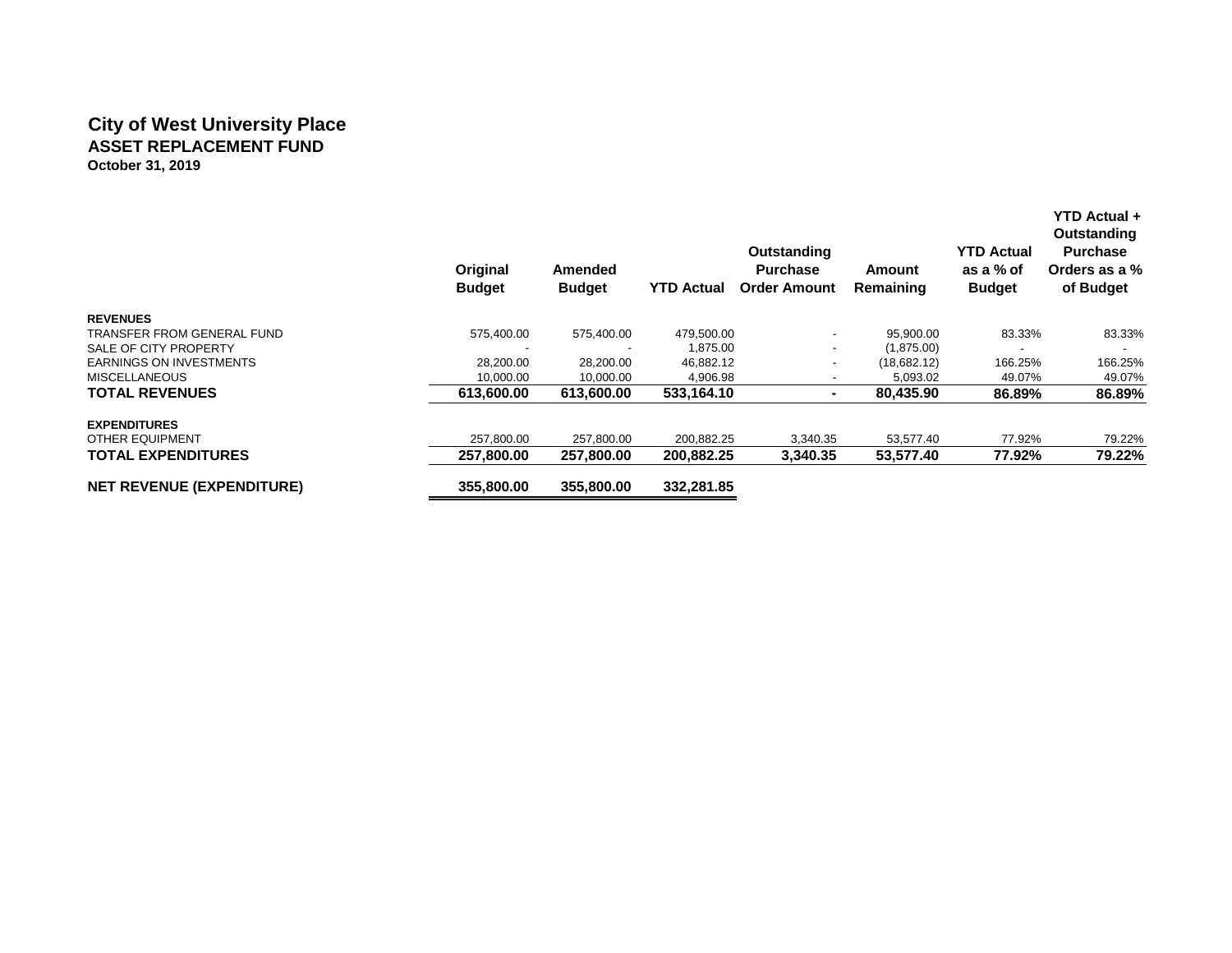## **City of West University Place EMPLOYEE BENEFIT FUND October 31, 2019**

|                             | Original<br><b>Budget</b> | Amended<br><b>Budget</b> | <b>YTD Actual</b> | Outstanding<br><b>Purchase</b><br><b>Order Amount</b> | Amount<br>Remaining | <b>YTD Actual</b><br>as a % of<br><b>Budget</b> | YTD Actual +<br><b>Outstanding</b><br><b>Purchase</b><br>Orders as a %<br>of Budget |
|-----------------------------|---------------------------|--------------------------|-------------------|-------------------------------------------------------|---------------------|-------------------------------------------------|-------------------------------------------------------------------------------------|
| <b>REVENUES</b>             |                           |                          |                   |                                                       |                     |                                                 |                                                                                     |
| <b>Charges for Services</b> | 2,637,500.00              | 2,637,500.00             | 1,937,386.80      |                                                       | 700.113.20          | 73.46%                                          | 73.46%                                                                              |
| <b>Miscellaneous</b>        | 15,000.00                 | 15,000.00                | 26,118.00         |                                                       | (11, 118.00)        | 174.12%                                         | 174.12%                                                                             |
| Transfers In                |                           |                          |                   |                                                       |                     |                                                 |                                                                                     |
| <b>TOTAL REVENUES</b>       | 2,652,500.00              | 2,652,500.00             | 1,963,504.80      |                                                       | 688,995.20          | 74.02%                                          | 74.02%                                                                              |
| <b>EXPENDITURES</b>         |                           |                          |                   |                                                       |                     |                                                 |                                                                                     |
| <b>Personnel Services</b>   | 2,512,500.00              | 2,512,500.00             | 1,879,928.94      | 1,416.80                                              | 631,154.26          | 74.82%                                          | 74.88%                                                                              |
| <b>Services</b>             | 61,100.00                 | 61,100.00                | 50,426.86         | 39,081.25                                             | (28, 408.11)        | 82.53%                                          | 146.49%                                                                             |
| <b>Transfers Out</b>        | 142,500.00                | 142,500.00               | 118,750.00        |                                                       | 23,750.00           | 83.33%                                          | 83.33%                                                                              |
| <b>TOTAL EXPENDITURES</b>   | 2,716,100.00              | 2,716,100.00             | 2,049,105.80      | 40.498.05                                             | 626,496.15          | 75.44%                                          | 76.93%                                                                              |
| <b>NET REVENUE</b>          | (63,600.00)               | (63,600.00)              | (85,601.00)       |                                                       |                     |                                                 |                                                                                     |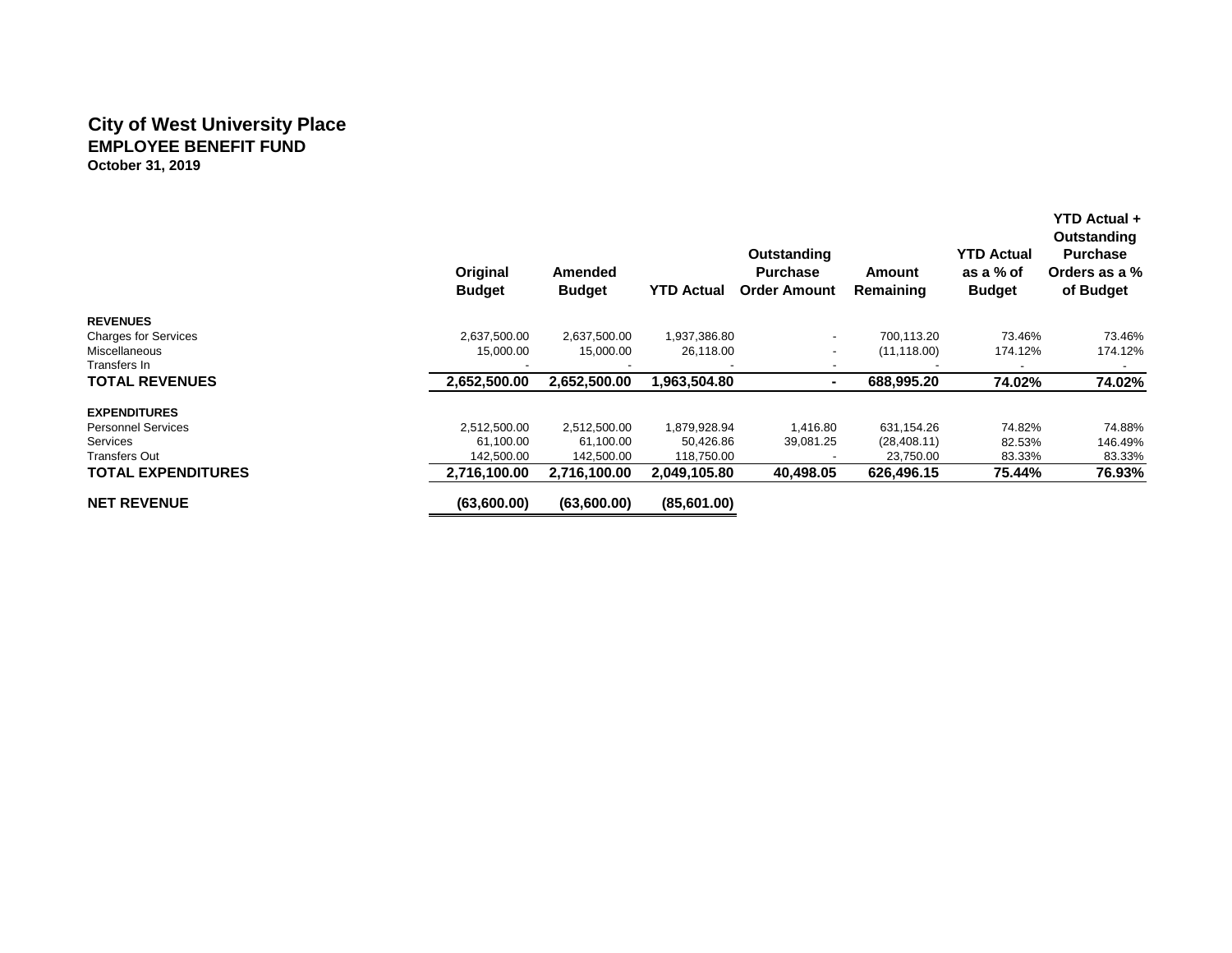## **City of West University Place DEBT SERVICE FUND October 31, 2019**

|                                            | Original<br><b>Budget</b> | Amended<br><b>Budget</b> | <b>YTD Actual</b> | Outstanding<br><b>Purchase</b><br><b>Order Amount</b> | Amount<br>Remaining | <b>YTD Actual</b><br>as a % of<br><b>Budget</b> | <b>YTD Actual +</b><br>Outstanding<br><b>Purchase</b><br>Orders as a %<br>of Budget |
|--------------------------------------------|---------------------------|--------------------------|-------------------|-------------------------------------------------------|---------------------|-------------------------------------------------|-------------------------------------------------------------------------------------|
| <b>REVENUES</b>                            |                           |                          |                   |                                                       |                     |                                                 |                                                                                     |
| <b>CURRENT YEAR PROPERTY TAXES</b>         | 7,634,454.00              | 7,634,454.00             | 7,594,172.41      | ۰                                                     | 40,281.59           | 99.47%                                          | 99.47%                                                                              |
| PRIOR YEAR PROPERTY TAXES                  | 16,700.00                 | 16,700.00                | 19,080.48         |                                                       | (2,380.48)          | 114.25%                                         | 114.25%                                                                             |
| PENALTY AND INTEREST                       | 32,500.00                 | 32,500.00                | 31,068.91         |                                                       | 1,431.09            | 95.60%                                          | 95.60%                                                                              |
| <b>EARNINGS ON INVESTMENTS</b>             | 13,900.00                 | 13,900.00                | 2,890.95          | ۰                                                     | 11,009.05           | 20.80%                                          | 20.80%                                                                              |
| TRANSFER FROM 2019 CERT OF OBLIGATION FUND |                           |                          | 4,747.42          |                                                       | (4,747.42)          |                                                 |                                                                                     |
| TRANSFER FROM WATER & SEWER FUND           | 1,196,038.00              | 1,196,038.00             | 996,698.34        | -                                                     | 199,339.66          | 83.33%                                          | 83.33%                                                                              |
| <b>TOTAL REVENUES</b>                      | 8,893,592.00              | 8.893.592.00             | 8,648,658.51      | $\blacksquare$                                        | 244,933.49          | 97.25%                                          | 97.25%                                                                              |
| <b>EXPENDITURES</b>                        |                           |                          |                   |                                                       |                     |                                                 |                                                                                     |
| <b>BOND PRINCIPAL</b>                      | 7,910,000.00              | 7,910,000.00             | 7,910,000.00      |                                                       |                     | 100.00%                                         | 100.00%                                                                             |
| <b>INTEREST ON BONDS</b>                   | 920,492.00                | 920,492.00               | 920,492.02        |                                                       | (0.02)              | 100.00%                                         | 100.00%                                                                             |
| <b>FISCAL AGENT FEES</b>                   | 9,000.00                  | 9,000.00                 | 5,603.00          |                                                       | 3,397.00            | 62.26%                                          | 62.26%                                                                              |
| <b>ISSUANCE COSTS</b>                      | 50,000.00                 | 50,000.00                | 4,747.42          |                                                       | 45,252.58           | 9.49%                                           | 9.49%                                                                               |
| <b>TOTAL EXPENDITURES</b>                  | 8,889,492.00              | 8,889,492.00             | 8,840,842.44      | $\blacksquare$                                        | 48,649.56           | 99.45%                                          | 99.45%                                                                              |
| <b>NET REVENUE (EXPENDITURE)</b>           | 4,100.00                  | 4,100.00                 | (192,183.93)      |                                                       |                     |                                                 |                                                                                     |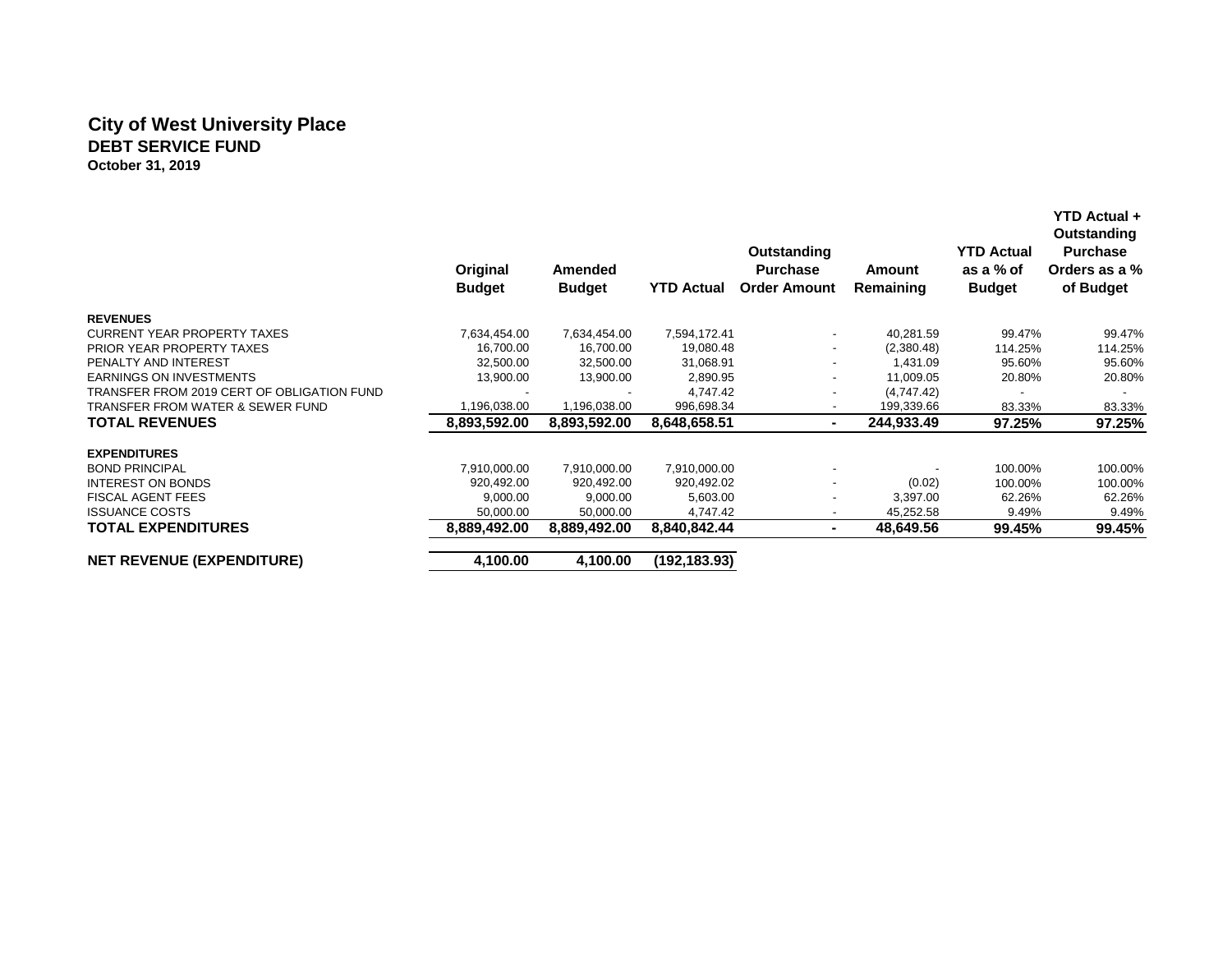## **City of West University Place CAPITAL PROJECTS FUND October 31, 2019**

|                                            | Original<br><b>Budget</b> | <b>Amended</b><br><b>Budget</b> | <b>YTD Actual</b> | <b>Outstanding</b><br><b>Purchase</b><br><b>Order Amount</b> | Amount<br>Remaining | <b>YTD Actual</b><br>as a % of<br><b>Budget</b> | YTD Actual +<br>Outstanding<br><b>Purchase</b><br>Orders as a %<br>of Budget |
|--------------------------------------------|---------------------------|---------------------------------|-------------------|--------------------------------------------------------------|---------------------|-------------------------------------------------|------------------------------------------------------------------------------|
| <b>REVENUES</b>                            |                           |                                 |                   |                                                              |                     |                                                 |                                                                              |
| <b>FEMA REIMBURSEMENT</b>                  |                           |                                 | 15,711.68         | $\overline{\phantom{a}}$                                     | (15,711.68)         |                                                 |                                                                              |
| <b>EARNINGS ON INVESTMENTS</b>             | 6,000.00                  | 6,000.00                        | 13,724.60         |                                                              | (7,724.60)          | 228.74%                                         | 228.74%                                                                      |
| TRANSFER FROM CAPITAL RESERVE FUND         | 6,968.00                  | 6,968.00                        |                   |                                                              | 6,968.00            | $0.00\%$                                        | 0.00%                                                                        |
| TRANSFER FROM 2019 CERT OF OBLIGATION FUND |                           |                                 | 45,542.16         |                                                              | (45, 542.16)        |                                                 |                                                                              |
| <b>FUTURE BOND PROCEEDS</b>                | 2,140,000.00              | 2,140,000.00                    |                   |                                                              | 2,140,000.00        | $0.00\%$                                        | 0.00%                                                                        |
| <b>TOTAL REVENUES</b>                      | 2,152,968.00              | 2,152,968.00                    | 74,978.44         | $\blacksquare$                                               | 2,077,989.56        | 3.48%                                           | 3.48%                                                                        |
| <b>EXPENDITURES</b>                        |                           |                                 |                   |                                                              |                     |                                                 |                                                                              |
| <b>TECHNOLOGY PROJECTS</b>                 |                           | 357,287.84                      |                   |                                                              | 357,287.84          | $0.00\%$                                        | 0.00%                                                                        |
| <b>CONSTRUCTION COSTS</b>                  |                           | 93,200.00                       | 142,540.48        | 34,639.52                                                    | (177, 180.00)       | 152.94%                                         | 190.11%                                                                      |
| OTHER CONSTRUCTION COSTS                   | 2,300,000.00              | 2,476,844.10                    | 33,310.28         | 4,674.10                                                     | 2,438,859.72        | 1.34%                                           | 1.53%                                                                        |
| <b>TOTAL EXPENDITURES</b>                  | 2,300,000.00              | 2,927,331.94                    | 175,850.76        | 39,313.62                                                    | 2,618,967.56        | 6.01%                                           | 7.35%                                                                        |
| <b>NET REVENUE (EXPENDITURE)</b>           | (147,032.00)              | (774.363.94)                    | (100,872.32)      |                                                              |                     |                                                 |                                                                              |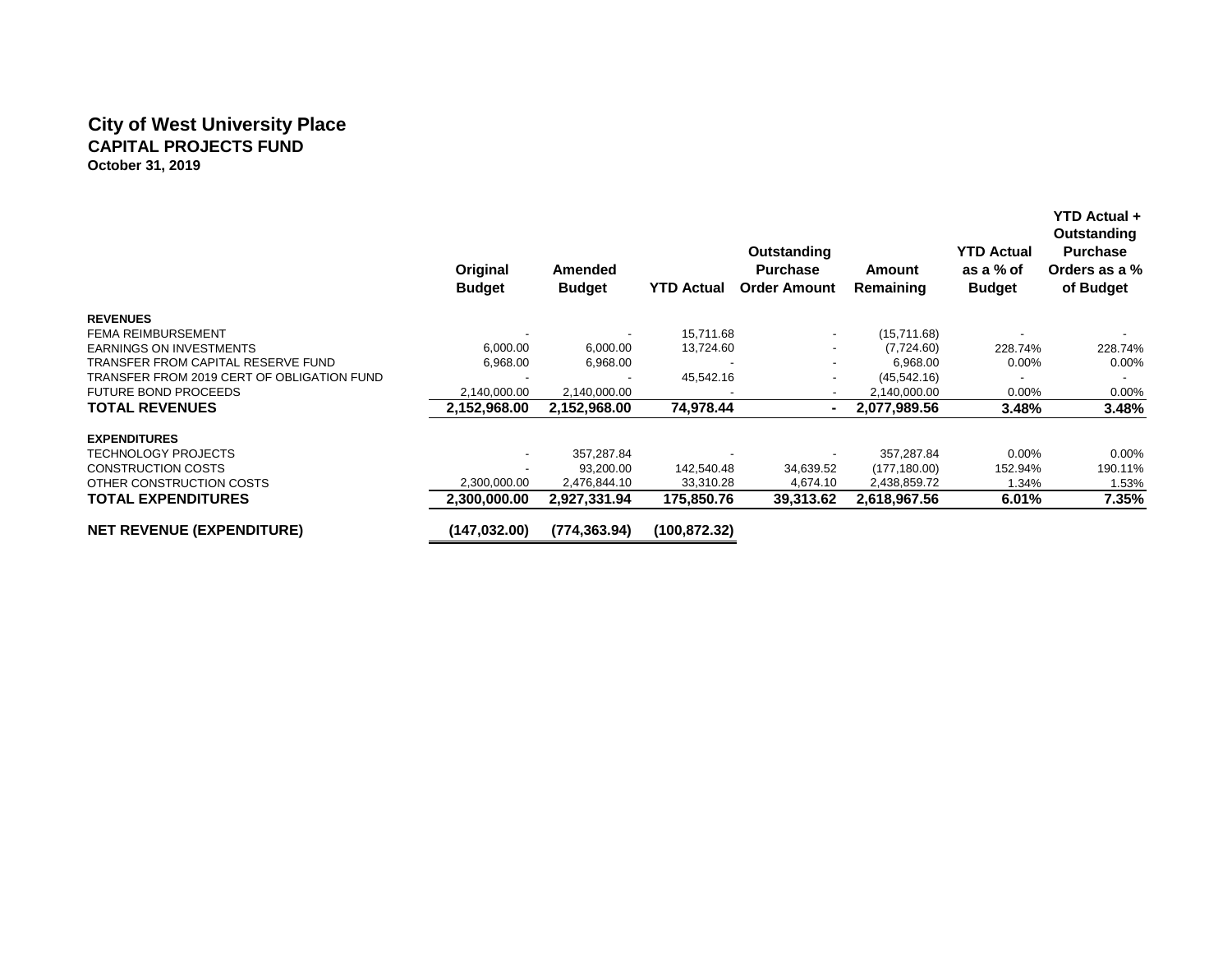## **City of West University Place 2019 CO's October 31, 2019**

|                                     | Original<br><b>Budget</b> | <b>Amended</b><br><b>Budget</b> | <b>YTD Actual</b> | Outstanding<br><b>Purchase</b><br><b>Order Amount</b> | Amount<br>Remaining | <b>YTD Actual</b><br>as a % of<br><b>Budget</b> | Outstanding<br><b>Purchase</b><br>Orders as a %<br>of Budget |
|-------------------------------------|---------------------------|---------------------------------|-------------------|-------------------------------------------------------|---------------------|-------------------------------------------------|--------------------------------------------------------------|
| <b>REVENUES</b>                     |                           |                                 |                   |                                                       |                     |                                                 |                                                              |
| <b>EARNINGS ON INVESTMENTS</b>      |                           |                                 | 43.591.10         | $\overline{\phantom{a}}$                              | (43,591.10)         |                                                 |                                                              |
| CERTIFICATES OF OBLIGATION PROCEEDS |                           |                                 | 4,040,000.00      |                                                       | (4,040,000.00)      |                                                 |                                                              |
| PREMIUM ON BONDS                    |                           |                                 | 559,844.85        | $\overline{\phantom{a}}$                              | (559, 844.85)       |                                                 | $\overline{\phantom{a}}$                                     |
| <b>TOTAL REVENUES</b>               |                           |                                 | 4,643,435.95      | $\blacksquare$                                        | (4,643,435.95)      |                                                 | ۰.                                                           |
| <b>EXPENDITURES</b>                 |                           |                                 |                   |                                                       |                     |                                                 |                                                              |
| <b>ISSUANCE COSTS</b>               |                           |                                 | 93,221.08         |                                                       | (93, 221.08)        |                                                 |                                                              |
| <b>TECHNOLOGY PROJECTS</b>          |                           | $\sim$                          | 105,164.90        | 252,122.94                                            | (357, 287.84)       |                                                 |                                                              |
| <b>CONSTRUCTION COSTS</b>           |                           |                                 |                   | 1,731,902.00                                          | (1,731,902.00)      |                                                 |                                                              |
| TRANSFER TO DEBT SERVICE FUND       |                           |                                 | 4,747.42          |                                                       | (4,747.42)          |                                                 |                                                              |
| TRANSFER TO GENERAL FUND            |                           | $\overline{\phantom{0}}$        | 86,953.60         | ٠                                                     | (86,953.60)         |                                                 | $\overline{\phantom{a}}$                                     |
| TRANSFER TO CAPITAL PROJECT FUND    |                           | $\sim$                          | 45,542.16         | $\overline{\phantom{a}}$                              | (45, 542.16)        |                                                 |                                                              |
| <b>TOTAL EXPENDITURES</b>           |                           | ۰.                              | 335,629.16        | 1,984,024.94                                          | (2,319,654.10)      |                                                 |                                                              |
| <b>NET REVENUE (EXPENDITURE)</b>    |                           |                                 | 4,307,806.79      |                                                       |                     |                                                 |                                                              |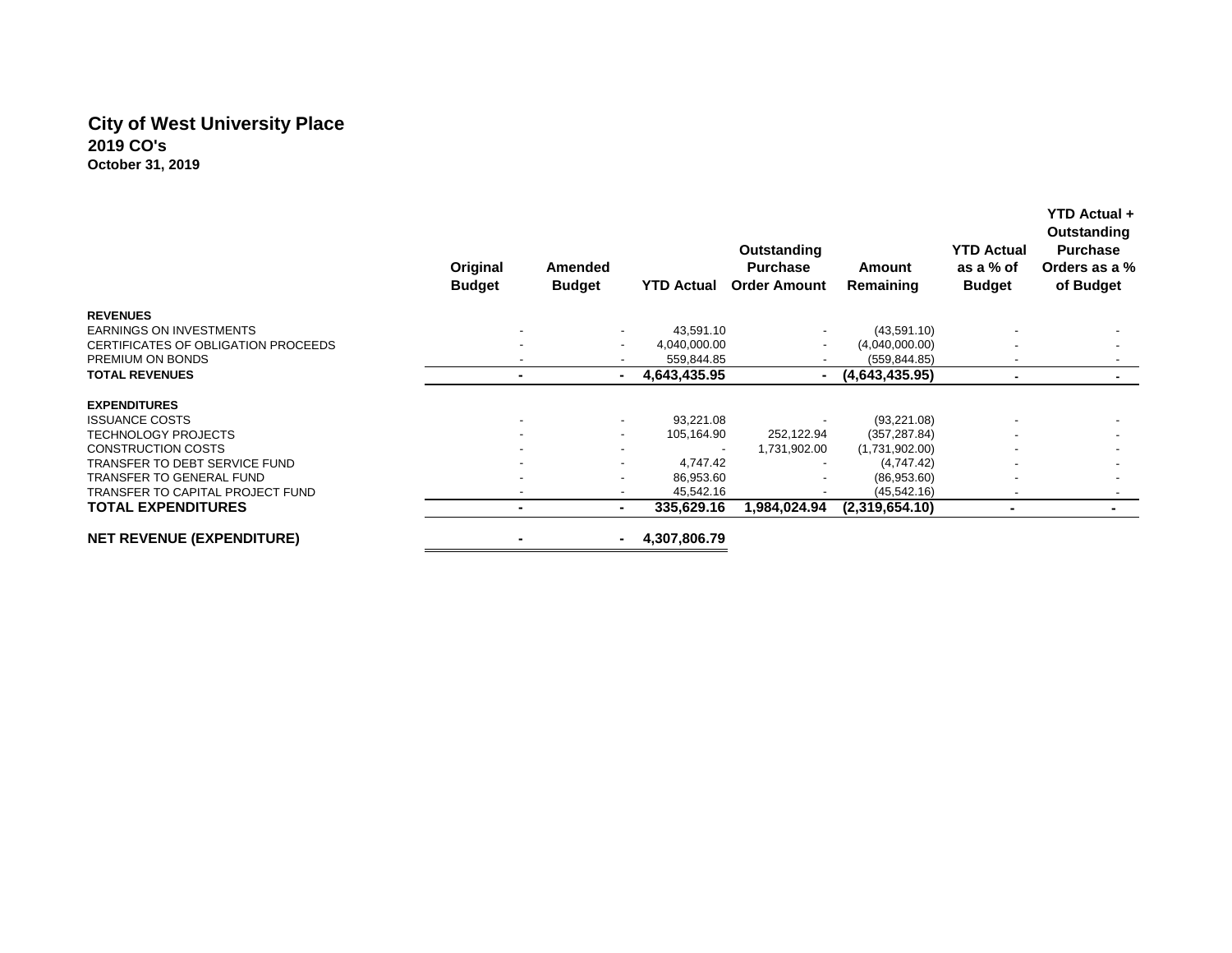# **City of West University Place CAPITAL RESERVE FUND October 31, 2019**

|                                                          | Original<br><b>Budget</b> | Amended<br><b>Budget</b> | <b>YTD Actual</b>        | <b>Outstanding</b><br><b>Purchase</b><br><b>Order Amount</b> | Amount<br>Remaining | <b>YTD Actual</b><br>as a % of<br><b>Budget</b> | Outstanding<br><b>Purchase</b><br>Orders as a %<br>of Budget |
|----------------------------------------------------------|---------------------------|--------------------------|--------------------------|--------------------------------------------------------------|---------------------|-------------------------------------------------|--------------------------------------------------------------|
| <b>REVENUES</b><br><b>TOTAL REVENUES</b>                 | -                         |                          |                          | $\overline{\phantom{a}}$<br>-                                |                     | -                                               |                                                              |
| <b>EXPENDITURES</b><br>TRANSFER TO CAPITAL PROJECTS FUND | 6.968.00                  | 6.968.00                 |                          |                                                              | 6.968.00            | $0.00\%$                                        | $0.00\%$                                                     |
| <b>TOTAL EXPENDITURES</b>                                | 6,968.00                  | 6,968.00                 | $\overline{\phantom{a}}$ | ۰                                                            | 6,968.00            | $0.00\%$                                        | 0.00%                                                        |
| <b>NET REVENUE (EXPENDITURE)</b>                         | (6,968.00)                | (6,968.00)               | -                        |                                                              |                     |                                                 |                                                              |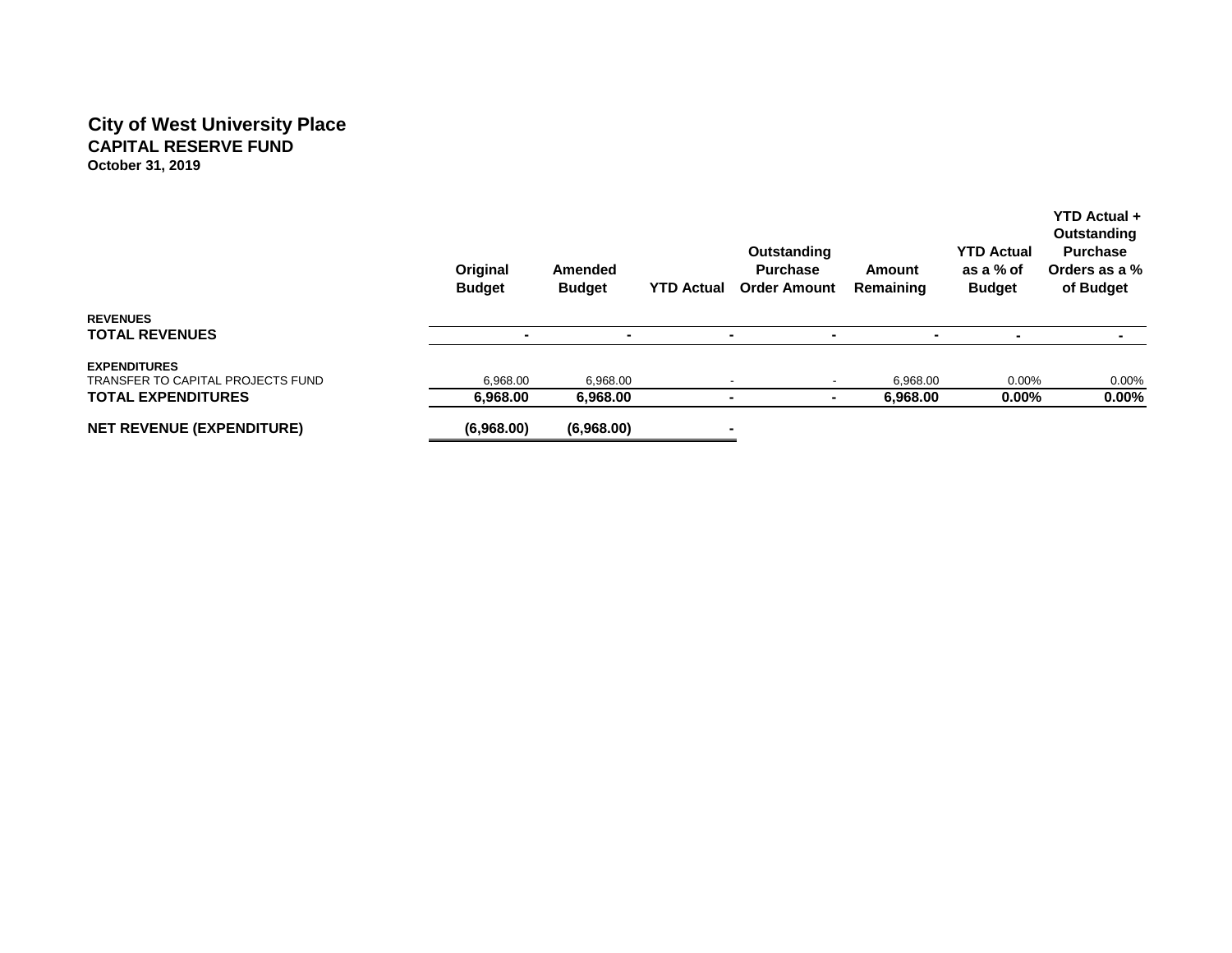# **City of West University Place TRANSPORTATION IMPROVEMENT FUND October 31, 2019**

|                                  | Original<br><b>Budget</b> | <b>Amended</b><br><b>Budget</b> | <b>YTD Actual</b> | <b>Outstanding</b><br><b>Purchase</b><br><b>Order Amount</b> | Amount<br>Remaining | <b>YTD Actual</b><br>as a % of<br><b>Budget</b> | <b>YTD Actual +</b><br>Outstanding<br><b>Purchase</b><br>Orders as a %<br>of Budget |
|----------------------------------|---------------------------|---------------------------------|-------------------|--------------------------------------------------------------|---------------------|-------------------------------------------------|-------------------------------------------------------------------------------------|
| <b>REVENUES</b>                  |                           |                                 |                   |                                                              |                     |                                                 |                                                                                     |
| <b>FEDERAL GRANT</b>             | 800,000.00                | 800,000.00                      | 93,627.15         | $\overline{\phantom{0}}$                                     | 706,372.85          | 11.70%                                          | 11.70%                                                                              |
| <b>FEMA REIMBURSEMENT</b>        | 1,173,750.00              | 1,173,750.00                    |                   | ٠                                                            | 1,173,750.00        | 0.00%                                           | 0.00%                                                                               |
| SOUTHSIDE PLACE                  | 58,125.00                 | 58,125.00                       |                   | $\overline{\phantom{0}}$                                     | 58.125.00           | 0.00%                                           | 0.00%                                                                               |
| <b>EARNINGS ON INVESTMENTS</b>   | 23,200.00                 | 23,200.00                       | 37,867.79         |                                                              | (14,667.79)         | 163.22%                                         | 163.22%                                                                             |
| TRANSFER FROM METRO GRANT FUND   | 600,000.00                | 600,000.00                      | 500,000.00        |                                                              | 100,000.00          | 83.33%                                          | 83.33%                                                                              |
| <b>FUTURE BOND PROCEEDS</b>      | 833,125.00                | 833,125.00                      |                   |                                                              | 833,125.00          | 0.00%                                           | 0.00%                                                                               |
| <b>TOTAL REVENUES</b>            | 3,488,200.00              | 3,488,200.00                    | 631,494.94        |                                                              | 2,856,705.06        | 18.10%                                          | 18.10%                                                                              |
| <b>EXPENDITURES</b>              |                           |                                 |                   |                                                              |                     |                                                 |                                                                                     |
| PROFESSIONAL SERVICES            | 2,865,000.00              | 2,952,677.11                    | 696,694.25        | 2,211,642.79                                                 | (34, 259.93)        | 23.60%                                          | 98.50%                                                                              |
| <b>CONSTRUCTION COSTS</b>        |                           |                                 | 180,828.18        | 6,476.02                                                     | (187, 304.20)       |                                                 |                                                                                     |
| OTHER CONSTRUCTION COSTS         | 150,000.00                | 154,900.00                      |                   |                                                              | 150,000.00          | $0.00\%$                                        | 0.00%                                                                               |
| <b>TOTAL EXPENDITURES</b>        | 3,015,000.00              | 3,107,577.11                    | 877,522.43        | 2,218,118.81                                                 | (71, 564.13)        | 28.24%                                          | 99.62%                                                                              |
| <b>NET REVENUE (EXPENDITURE)</b> | 473,200.00                | 380.622.89                      | (246, 027.49)     |                                                              |                     |                                                 |                                                                                     |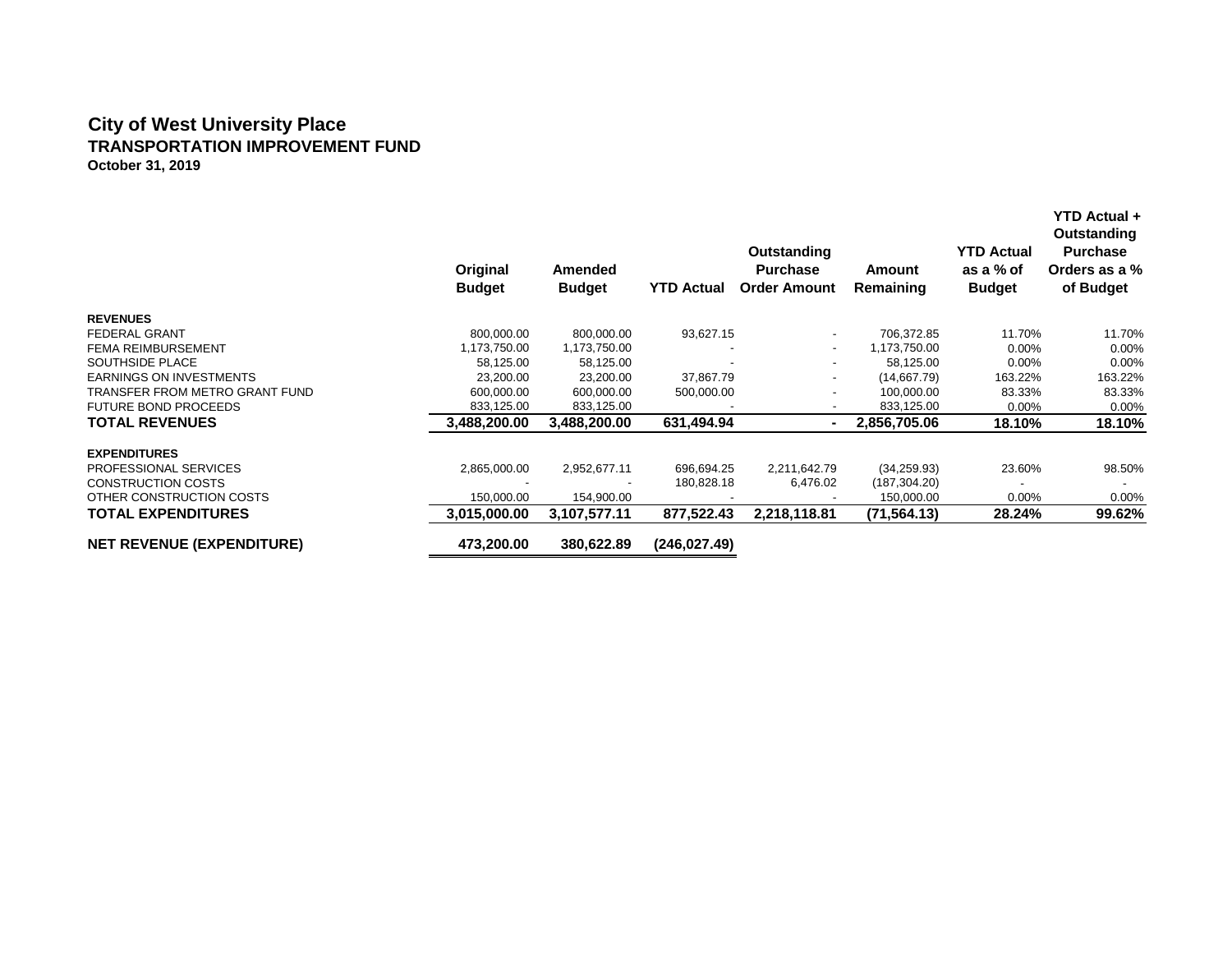## **City of West University Place WATER & SEWER CAPITAL FUND October 31, 2019**

|                                  | Original<br><b>Budget</b> | Amended<br><b>Budget</b> | <b>YTD Actual</b> | Outstanding<br><b>Purchase</b><br><b>Order Amount</b> | Amount<br>Remaining | <b>YTD actual</b><br>as a % of<br><b>Budget</b> | YTD Actual +<br>Outstanding<br><b>Purchases</b><br>Orders as a %<br>of Budget |
|----------------------------------|---------------------------|--------------------------|-------------------|-------------------------------------------------------|---------------------|-------------------------------------------------|-------------------------------------------------------------------------------|
| <b>REVENUES</b>                  |                           |                          |                   |                                                       |                     |                                                 |                                                                               |
| <b>EARNINGS ON INVESTMENTS</b>   | 20.600.00                 | 20,600.00                | 42,008.35         | $\overline{\phantom{a}}$                              | (21, 408.35)        | 203.92%                                         | 203.92%                                                                       |
| TRANSFER FROM WATER & SEWER FUND | 900,000.00                | 900,000.00               | 750,000.00        |                                                       | 150,000.00          | 83.33%                                          | 83.33%                                                                        |
| <b>TOTAL REVENUES</b>            | 920,600,00                | 920,600,00               | 792.008.35        |                                                       | 128,591.65          | 86.03%                                          | 86.03%                                                                        |
| <b>EXPENDITURES</b>              |                           |                          |                   |                                                       |                     |                                                 |                                                                               |
| PROFESSIONAL SERVICES            |                           | $\overline{\phantom{a}}$ | 188,188.94        | 69,509.38                                             | (257, 698.32)       |                                                 |                                                                               |
| <b>CONSTRUCTION COSTS</b>        |                           | $\overline{\phantom{a}}$ | 1,680.62          |                                                       | (1,680.62)          |                                                 |                                                                               |
| OTHER CONSTRUCTION COSTS         | 920,000.00                | 2,555,000.00             | 2,999.00          | 523,000.00                                            | 2,029,001.00        | 0.12%                                           | 20.59%                                                                        |
| <b>TOTAL EXPENDITURES</b>        | 920,000.00                | 2,555,000.00             | 192,868.56        | 592,509.38                                            | 1,769,622.06        | 7.55%                                           | 30.74%                                                                        |
| <b>NET REVENUE (EXPENDITURE)</b> | 600.00                    | (1,634,400.00)           | 599.139.79        |                                                       |                     |                                                 |                                                                               |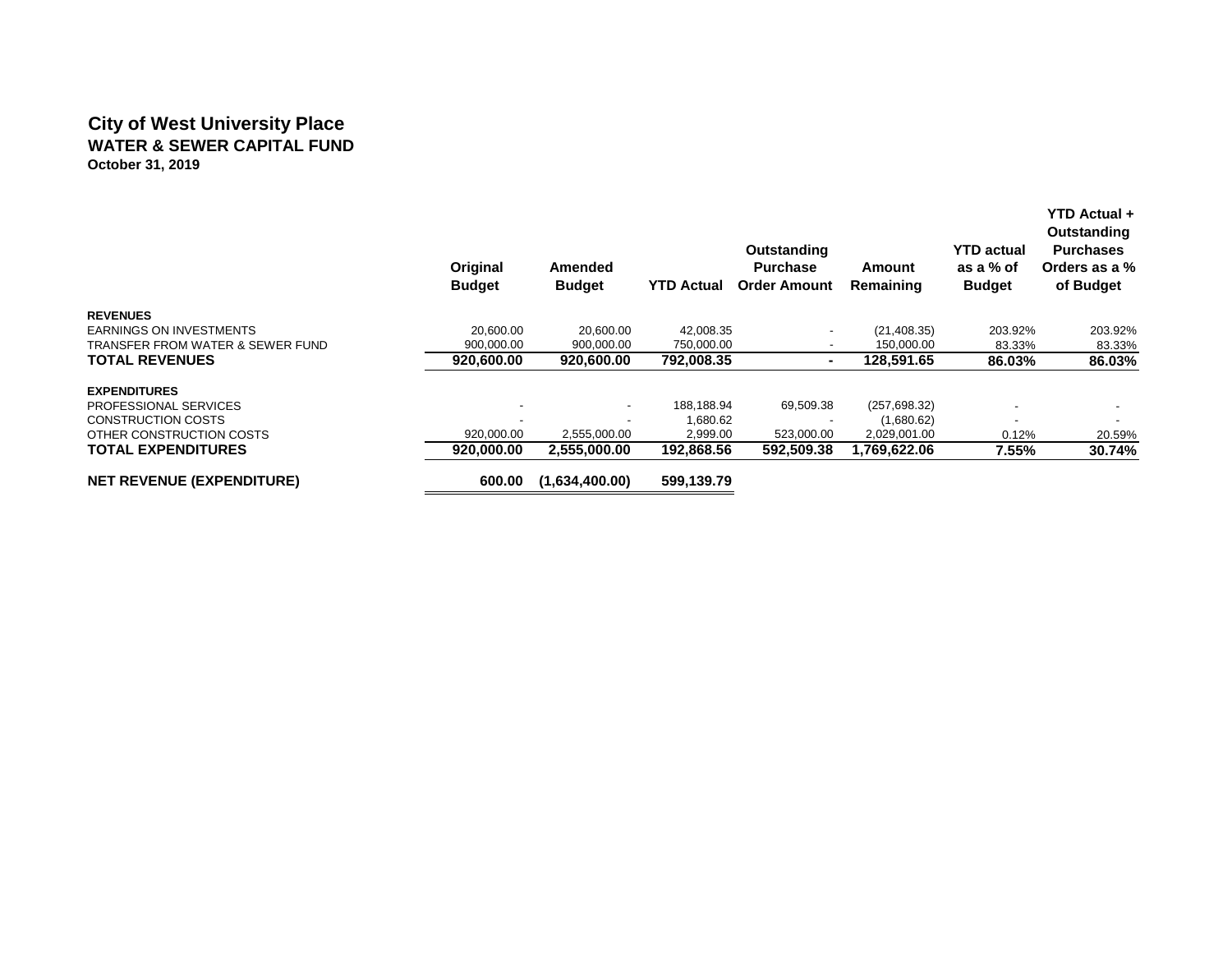#### **City of West University Place SPECIAL REVENUE FUNDS October 31, 2019**

|                                                    | <b>Original Budget</b> | Amended<br><b>Budget</b> | <b>YTD Actual</b>      | Outstanding<br><b>Purchase</b><br><b>Order Amount</b> | <b>Amount</b><br>Remaining | <b>YTD Actual</b><br>as a % of<br>Actual | YTD Actual +<br>Outstanding<br><b>Purchase</b><br>Orders as a %<br>of Budget |
|----------------------------------------------------|------------------------|--------------------------|------------------------|-------------------------------------------------------|----------------------------|------------------------------------------|------------------------------------------------------------------------------|
| <b>PARKS DONATIONS FUND</b>                        |                        |                          |                        |                                                       |                            |                                          |                                                                              |
| <b>TOTAL REVENUES</b><br><b>TOTAL EXPENDITURES</b> | 46,900.00<br>77,200.00 | 46,900.00<br>77,200.00   | 48,759.52<br>61,881.36 |                                                       | (1,859.52)<br>13,468.64    | 103.96%                                  | 103.96%                                                                      |
|                                                    |                        |                          |                        | 1,850.00                                              |                            | 80.16%                                   | 82.55%                                                                       |
| <b>NET REVENUE (EXPENDITURE)</b>                   | (30, 300.00)           | (30, 300.00)             | (13, 121.84)           | (1,850.00)                                            | (15, 328.16)               | 43.31%                                   | 49.41%                                                                       |
| <b>FRIENDS OF WEST U PARKS FUND</b>                |                        |                          |                        |                                                       |                            |                                          |                                                                              |
| <b>TOTAL REVENUES</b>                              |                        | 88.000.00                | 5.11                   |                                                       | 87.994.89                  | 0.01%                                    | 0.01%                                                                        |
| <b>TOTAL EXPENDITURES</b>                          |                        | 88,000.00                | 124,833.37             | 123,938.86                                            | (160, 772.23)              | 141.86%                                  | 282.70%                                                                      |
| <b>NET REVENUE (EXPENDITURE)</b>                   | $\blacksquare$         | $\blacksquare$           | (124, 828.26)          | (123, 938.86)                                         | 248,767.12                 | $\blacksquare$                           | $\blacksquare$                                                               |
| <b>COURT TECHNOLOGY FUND</b>                       |                        |                          |                        |                                                       |                            |                                          |                                                                              |
| <b>TOTAL REVENUES</b>                              | 5,000.00               | 5,000.00                 | 8,880.23               |                                                       | (3,880.23)                 | 177.60%                                  | 177.60%                                                                      |
| <b>TOTAL EXPENDITURES</b>                          |                        |                          |                        |                                                       |                            |                                          |                                                                              |
| <b>NET REVENUE (EXPENDITURE)</b>                   | 5,000.00               | 5,000.00                 | 8,880.23               | $\blacksquare$                                        | (3,880.23)                 | 177.60%                                  | 177.60%                                                                      |
| <b>TREE REPLACEMENT FUND</b>                       |                        |                          |                        |                                                       |                            |                                          |                                                                              |
| <b>TOTAL REVENUES</b>                              | 33,800.00              | 33,800.00                | 25,111.62              |                                                       | 8,688.38                   | 74.29%                                   | 74.29%                                                                       |
| <b>TOTAL EXPENDITURES</b>                          | 35,000.00              | 35,000.00                | 50,360.00              | $\sim$                                                | (15,360.00)                | 143.89%                                  | 143.89%                                                                      |
| <b>NET REVENUE (EXPENDITURE)</b>                   | (1, 200.00)            | (1, 200.00)              | (25, 248.38)           | $\blacksquare$                                        | 24,048.38                  | 2104.03%                                 | 2104.03%                                                                     |
| <b>COURT BUILDING SECURITY FUND</b>                |                        |                          |                        |                                                       |                            |                                          |                                                                              |
| <b>TOTAL REVENUES</b>                              | 5,100.00               | 5,100.00                 | 7,339.14               |                                                       | (2, 239.14)                | 143.90%                                  | 143.90%                                                                      |
| <b>TOTAL EXPENDITURES</b>                          | 8,750.00               | 8,750.00                 | 5,250.00               |                                                       | 3,500.00                   | 60.00%                                   | 60.00%                                                                       |
| <b>NET REVENUE (EXPENDITURE)</b>                   | (3,650.00)             | (3,650.00)               | 2,089.14               | $\blacksquare$                                        | (5,739.14)                 | $-57.24%$                                | $-57.24%$                                                                    |
| <b>METRO GENERAL MOBILITY FUND</b>                 |                        |                          |                        |                                                       |                            |                                          |                                                                              |
| <b>TOTAL REVENUES</b>                              | 557,300.00             | 557,300.00               | 387,796.55             |                                                       | 169,503.45                 | 69.58%                                   | 69.58%                                                                       |
| <b>TOTAL EXPENDITURES</b>                          | 600,000.00             | 600,000.00               | 500,000.00             |                                                       | 100,000.00                 | 83.33%                                   | 83.33%                                                                       |
| <b>NET REVENUE (EXPENDITURE)</b>                   | (42,700.00)            | (42,700.00)              | (112, 203.45)          | $\blacksquare$                                        | 69,503.45                  | 262.77%                                  | 262.77%                                                                      |
|                                                    |                        |                          |                        |                                                       |                            |                                          |                                                                              |